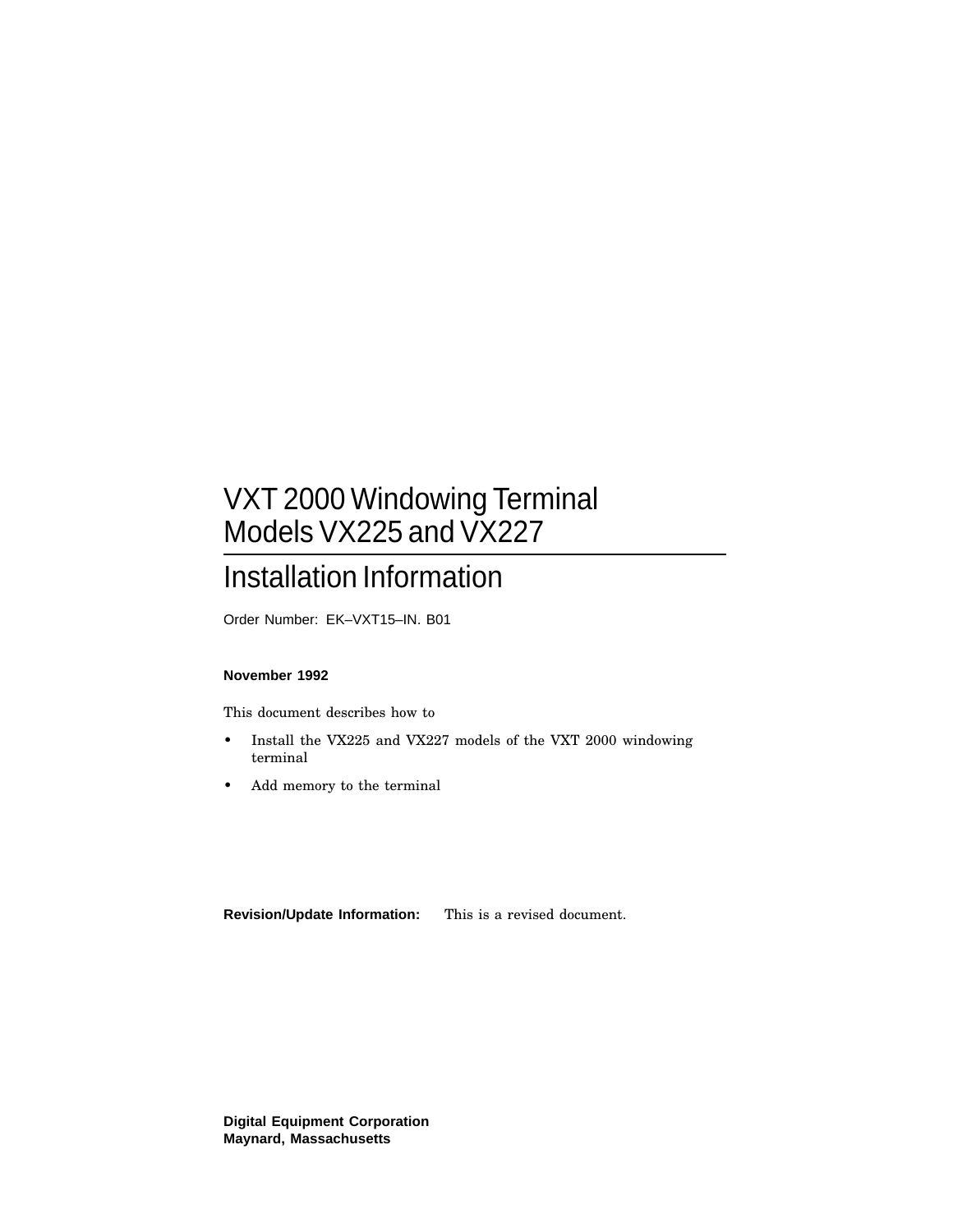#### **First Edition, April 1992 Second Edition, November 1992**

The information in this document is subject to change without notice and should not be construed as a commitment by Digital Equipment Corporation. Digital Equipment Corporation assumes no responsibility for any errors that may appear in this document.

The software described in this document is furnished under a license and may be used or copied only in accordance with the terms of such license.

No responsibility is assumed for the use or reliability of software on equipment that is not supplied by Digital Equipment Corporation or its affiliated companies.

Restricted Rights: Use, duplication, or disclosure by the U.S. Government is subject to restrictions as set forth in subparagraph  $(c)(1)(ii)$  of the Rights in Technical Data and Computer Software clause at DFARS 252.227-7013.

© Digital Equipment Corporation 1992.

All Rights Reserved.

**FCC NOTICE:** This equipment generates, uses, and may emit radio frequency. The equipment has been type tested and found to comply with the limits for a Class A digital device pursuant to Part 15 of FCC rules, which are designed to provide reasonable protection against such radio frequency interference.

Operation of this equipment in a residential area may cause interference, in which case the user at his own expense will be required to take whatever measures may be required to correct the interference.

この装置は、第一種情報装置(商工業地域において使用されるべき情報装置)で商工 業地域での電波障害防止を目的とした情報処理装置等電波障害自主規制協議会 (VCCI) 基準に適合しております。 従って、住宅地域またはその隣接した地域で使用すると、ラジオ、テレビジョン受信 機等に受信障害を与えることがあります。 取扱説明書に従って正しい取り扱いをして下さい。

MA-0347-90-CPG.DG

**MPRII NOTICE:** The VXT 2000 models VX225 and VX227 conform to the guidelines of the Swedish Standard SS 436 14 90 and NBOSH (Swedish National Council for Metrology and Testing Display Units), Test Methods MPR-2 1990:8.

The following are trademarks of Digital Equipment Corporation: DEC, DECdirect, DECnet, DECwindows, ThinWire, ULTRIX, VMS, VXT 2000, and the DIGITAL logo.

UNIX is a trademark of UNIX System Laboratories, Inc.

Motif is a trademark of The Open Software Foundation, Inc.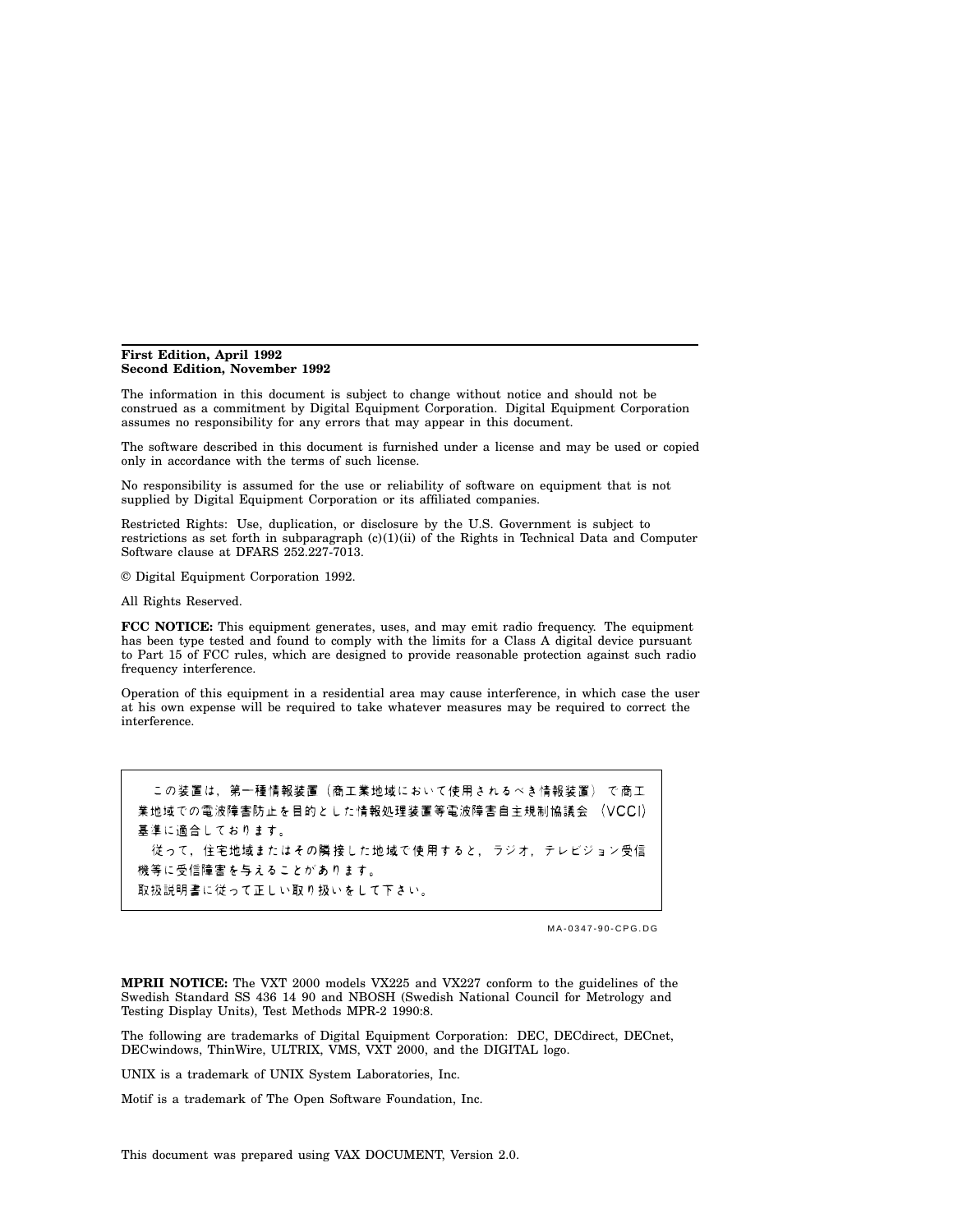## **Contents**

| 1              | <b>Preparing the Site</b>                           |                |
|----------------|-----------------------------------------------------|----------------|
|                |                                                     | $\mathbf{1}$   |
|                |                                                     | $\mathbf{1}$   |
|                |                                                     | $\overline{2}$ |
|                | Selecting a Location for Your Terminal              | $\overline{2}$ |
|                |                                                     | $\overline{2}$ |
| 2 <sup>1</sup> | <b>Installing Your Terminal</b>                     |                |
|                |                                                     | 4              |
|                | Unpack and check the contents of each carton.       | $\overline{4}$ |
|                |                                                     | $\overline{7}$ |
|                |                                                     | $\overline{7}$ |
|                | Connect the cables to the rear of the terminal.     | $\overline{7}$ |
|                |                                                     | 8              |
|                |                                                     | 9              |
|                |                                                     | 9              |
| 3              | <b>Making Adjustments</b>                           |                |
|                |                                                     | 11             |
|                |                                                     | 12             |
|                | Adjusting the Contrast and Brightness Controls      | 12             |
|                |                                                     | 13             |
|                | Adjusting the VX225 Rotation and Centering Controls | 14             |
|                | Adjusting the VX227 Rotation and Centering Controls | 15             |
|                |                                                     |                |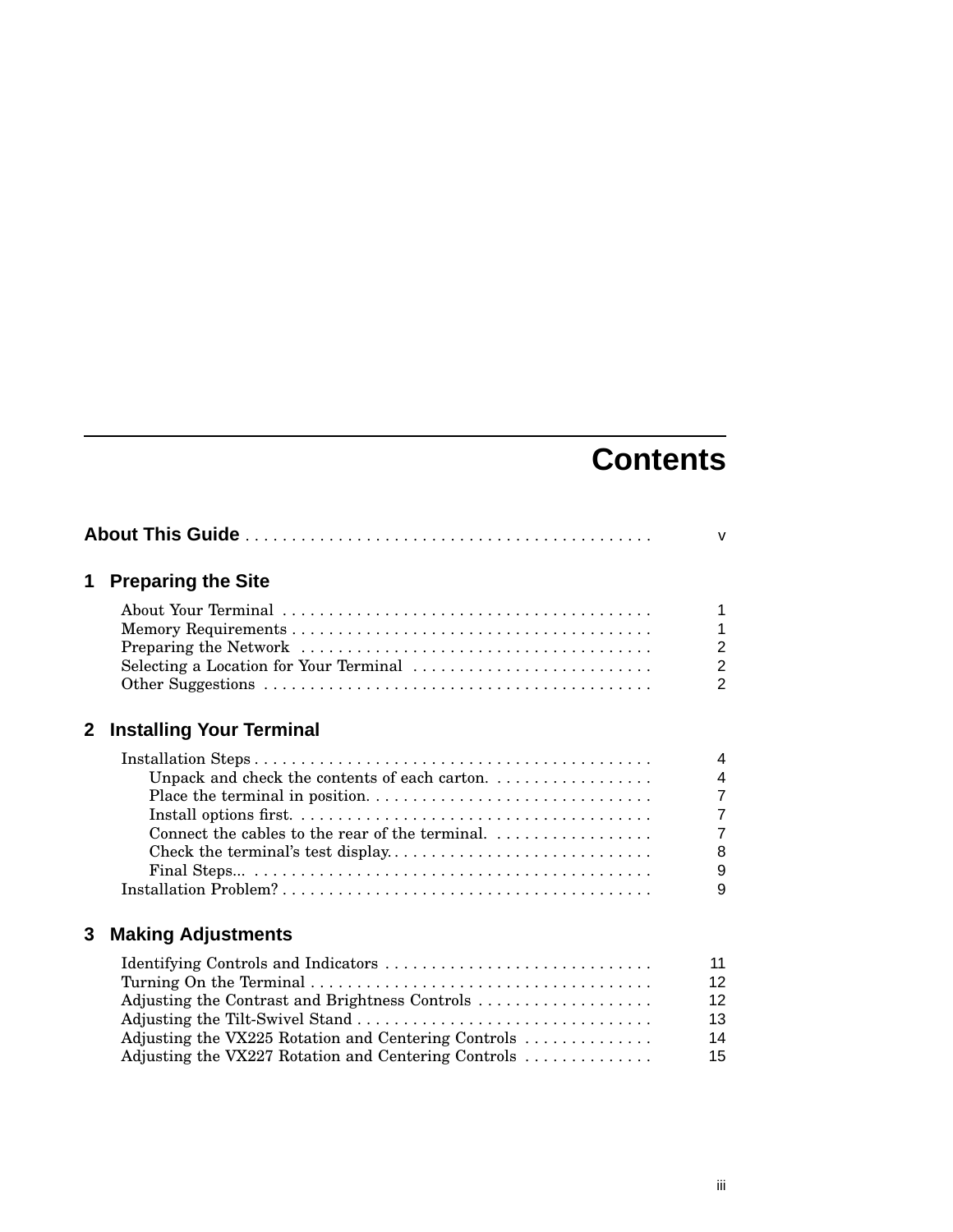## **A Solving Problems**

|                             | 16 |
|-----------------------------|----|
|                             | 17 |
|                             |    |
| Installing Ontianal Mamaruz |    |

## **B Installing Optional Memory**

| 19 |
|----|
| 22 |

## **C Options and Documentation**

| -23 |
|-----|
| -24 |
| -25 |

## **D Finding a Comfortable Working Position**

## **E Specifications**

## **Index**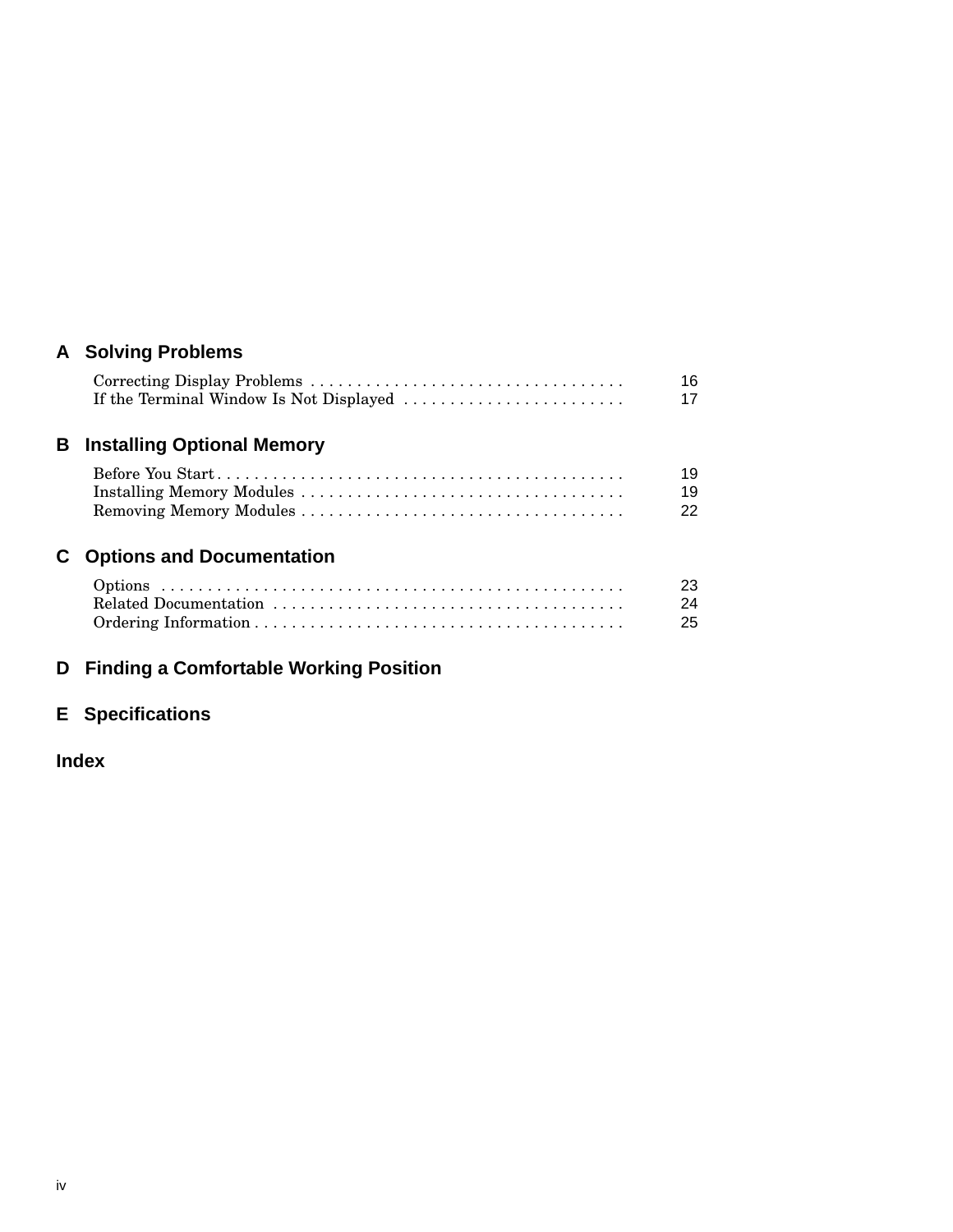## **About This Guide**

#### **Purpose**

This guide describes how to

- Install your VXT 2000 model VX225 or VX227 windowing terminal
- Make simple video display adjustments
- Solve simple display problems

After installation, see *VXT 2000 Windowing Terminal Getting Started* to start using your terminal.

#### **Who Should Use This Guide**

This guide is for the installer and new user of the terminal.

#### **Organization**

This guide contains three chapters and five appendixes:

| This Section | Describes                                                                                                                 |
|--------------|---------------------------------------------------------------------------------------------------------------------------|
| Chapter 1    | How to prepare your work site before you install the terminal.                                                            |
| Chapter 2    | How to install your terminal and connect it to a local area<br>network.                                                   |
| Chapter 3    | How to make simple video display adjustments, such as<br>contrast and brightness.                                         |
| Appendix A   | How to correct simple display problems and determine if your<br>terminal is at fault when you have installation problems. |
| Appendix B   | How to install or remove optional memory modules inside the<br>terminal.                                                  |
| Appendix C   | Options and related documentation you can order from Digital.                                                             |
| Appendix D   | Tips on seating positions and avoiding physical discomfort.                                                               |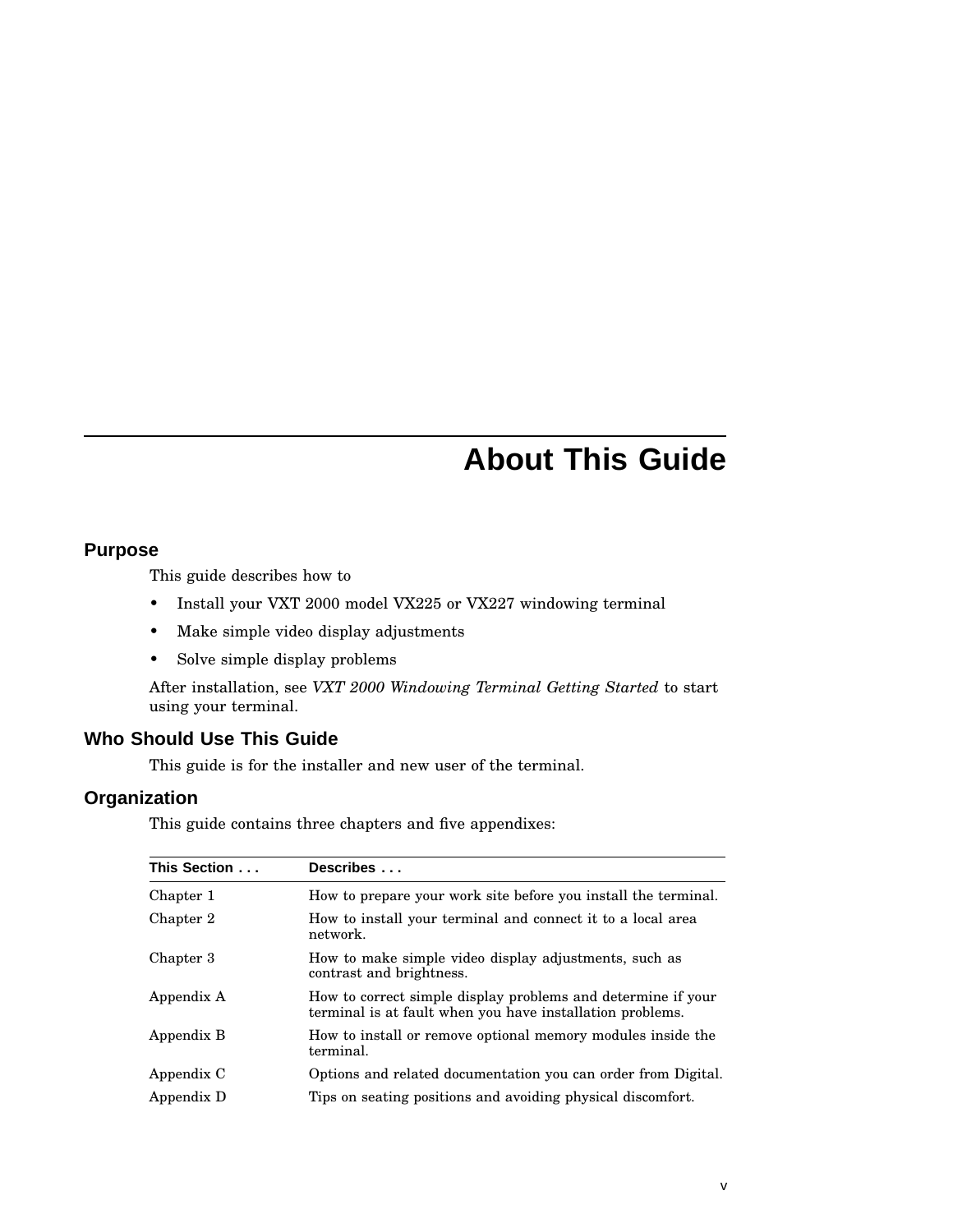| This Section | Describes                                                                  |
|--------------|----------------------------------------------------------------------------|
| Appendix E   | General, environmental, and electrical specifications for the<br>terminal. |

### **Conventions**

The following conventions are used in this guide:

| <b>Convention</b>                                                                                                                                                                                                                                                                                                  | <b>Meaning</b>                                                       |
|--------------------------------------------------------------------------------------------------------------------------------------------------------------------------------------------------------------------------------------------------------------------------------------------------------------------|----------------------------------------------------------------------|
| Mouse                                                                                                                                                                                                                                                                                                              | Refers to any pointing device, such as a mouse, a puck, or a stylus. |
| MB1, MB2, and<br>MB1 indicates the left mouse button. MB2 indicates the middle<br>MB <sub>3</sub><br>mouse button. MB3 indicates the right mouse button. Users can<br>exchange the MB1 and MB3 button assignments if desired. See<br>VXT 2000 Windowing Terminal User Information to change button<br>assignments. |                                                                      |
| Return                                                                                                                                                                                                                                                                                                             | Keys or switches that are labeled appear in a box.                   |
| <b>Note</b>                                                                                                                                                                                                                                                                                                        | Provides general information about the current topic.                |
| Caution                                                                                                                                                                                                                                                                                                            | Provides information to prevent damage to equipment or software.     |
| Warning                                                                                                                                                                                                                                                                                                            | Contains information to prevent personal injury.                     |
| Menu items $\ldots$                                                                                                                                                                                                                                                                                                | Menu items followed by  display a dialog box when chosen.            |

#### **Note to the Reader**

The screens and windows shown in this guide represent the latest information available at the time of publication. Some screens and windows may not exactly match those that appear on your terminal.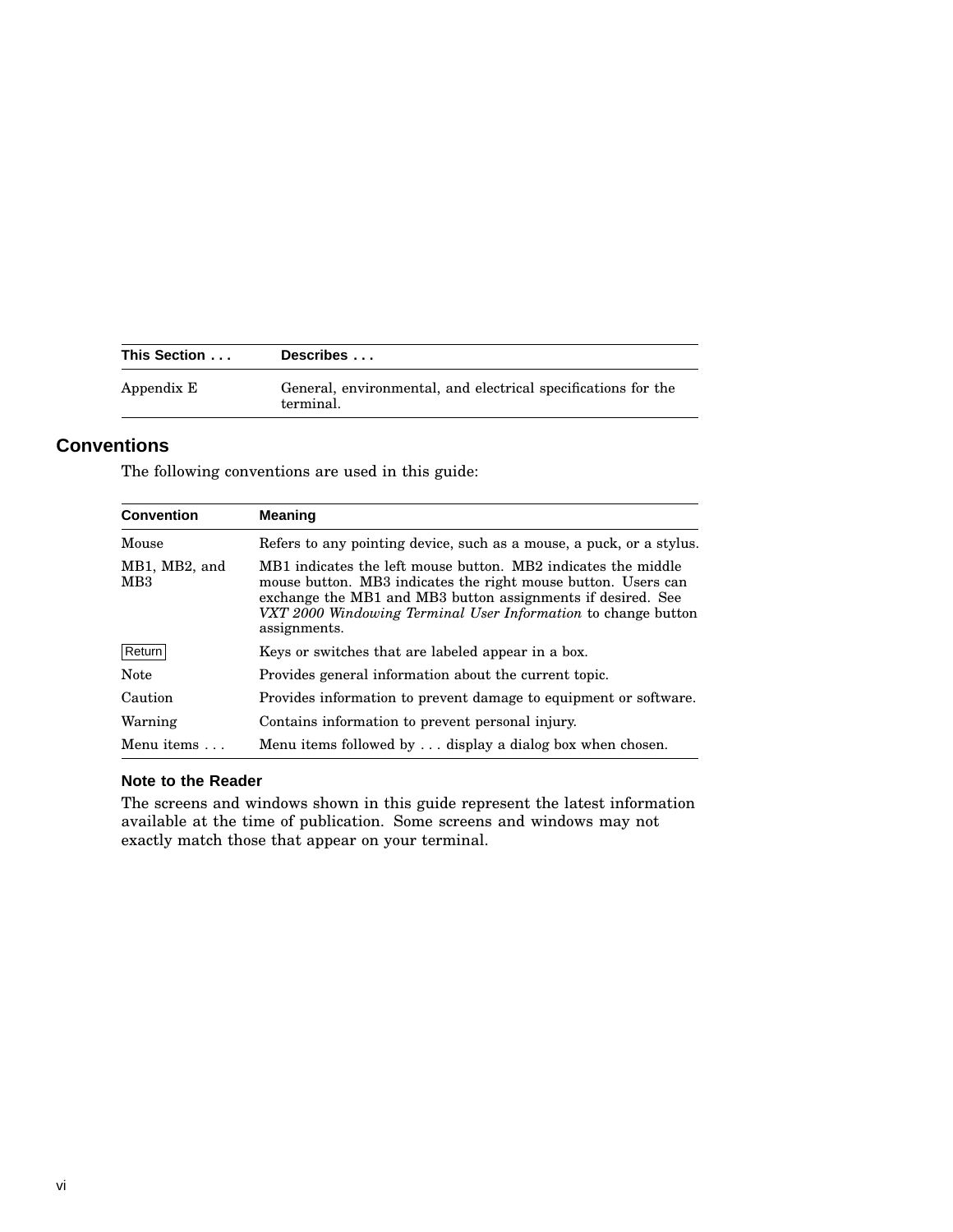# **1 Preparing the Site**

This chapter describes your terminal's memory requirements and how to prepare a suitable working environment for the terminal.

#### **About Your Terminal**

The terminal is a compact windowing terminal that lets you display X window applications from computer systems on your network. For example, you can use DECwindows Motif applications. The terminal also provides DECterm terminal windows, compatible with VT300 series text terminals.

The terminal is one of Digital's family of X window terminals. The terminal can work with systems that use the UNIX, ULTRIX, or VMS operating system. *VXT 2000 Windowing Terminal User Information* describes the terminal's features in detail.

## **Memory Requirements**

When you turn on the terminal, it loads its VXT software from a server (such as Digital's InfoServer) or from a host computer system. There are different memory requirements for using server-based or host-based software. The optional image accelerator board for the VX227 model also requires more memory.

| If You Use                | And                     | Your Terminal Needs   |
|---------------------------|-------------------------|-----------------------|
| Server-based VXT software |                         | 4 megabytes of memory |
| Server-based VXT software | Image accelerator board | 6 megabytes           |
| Host-based VXT software   |                         | 10 megabytes          |
| Host-based VXT software   | Image accelerator board | 12 megabytes          |

The standard terminal comes with 4 megabytes of memory. Appendixes B and C describe how to install and order additional memory.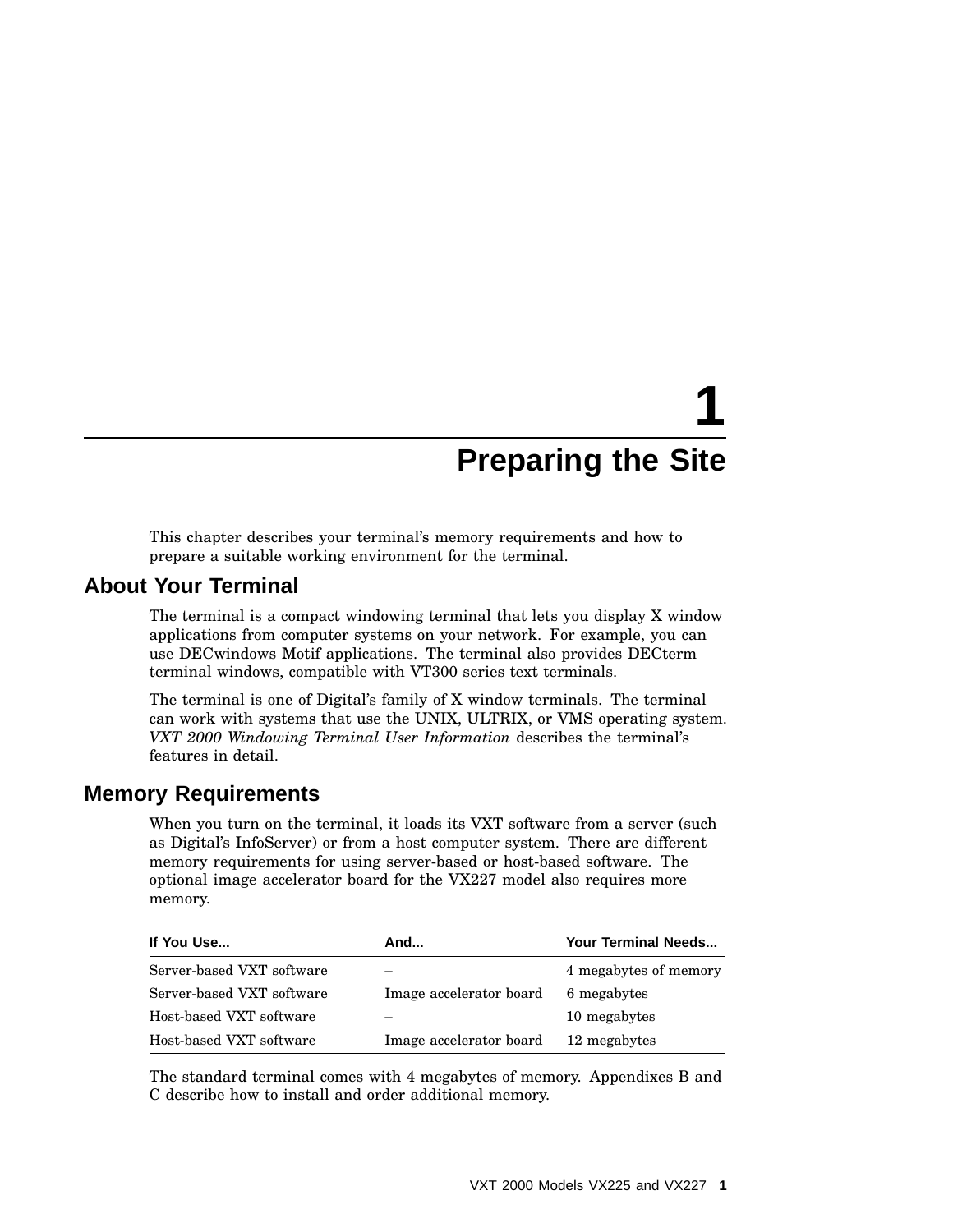#### **Preparing the Site**

## **Preparing the Network**

Before you install your terminal, make sure your system manager has prepared your network environment to support the terminal. Special hardware and software are required to support the terminal. See your system manager to make sure these requirements are met.

## **Selecting a Location for Your Terminal**

- Select a surface area that is large enough to hold your terminal, keyboard, mouse, and mouse pad.
- Select a location near ac power outlets and communication connectors.
- Keep your terminal away from heaters, photocopiers, direct sunlight, and abrasive particles.
- Do not block the air vents of the terminal. Blocking the air vents can cause the terminal to overheat.
- Keep the air well circulated, to prevent excess heat and dust from accumulating.

## **Other Suggestions**

Digital's video terminals have a number of built-in features to provide a more comfortable working environment. Here are some other suggestions for preparing your site.

#### **Arranging the Lighting**

- Avoid direct lighting or sunlight on the screen, which causes glare and reflections.
- Try to place lighting behind or to the side of your working position.
- Distribute available light evenly on all work surfaces.

#### **Eliminating Distractions**

- Background noise above 65 dBA is tiring. Sound-absorbing materials (curtains, carpeting, and acoustic tile) can help reduce background noise.
- Movement around the work area can be distracting. Use curtains or partitions behind the terminal and to the sides—at least 158 cm (5 ft) for a sitting position, 183 cm (6 ft) for a standing position.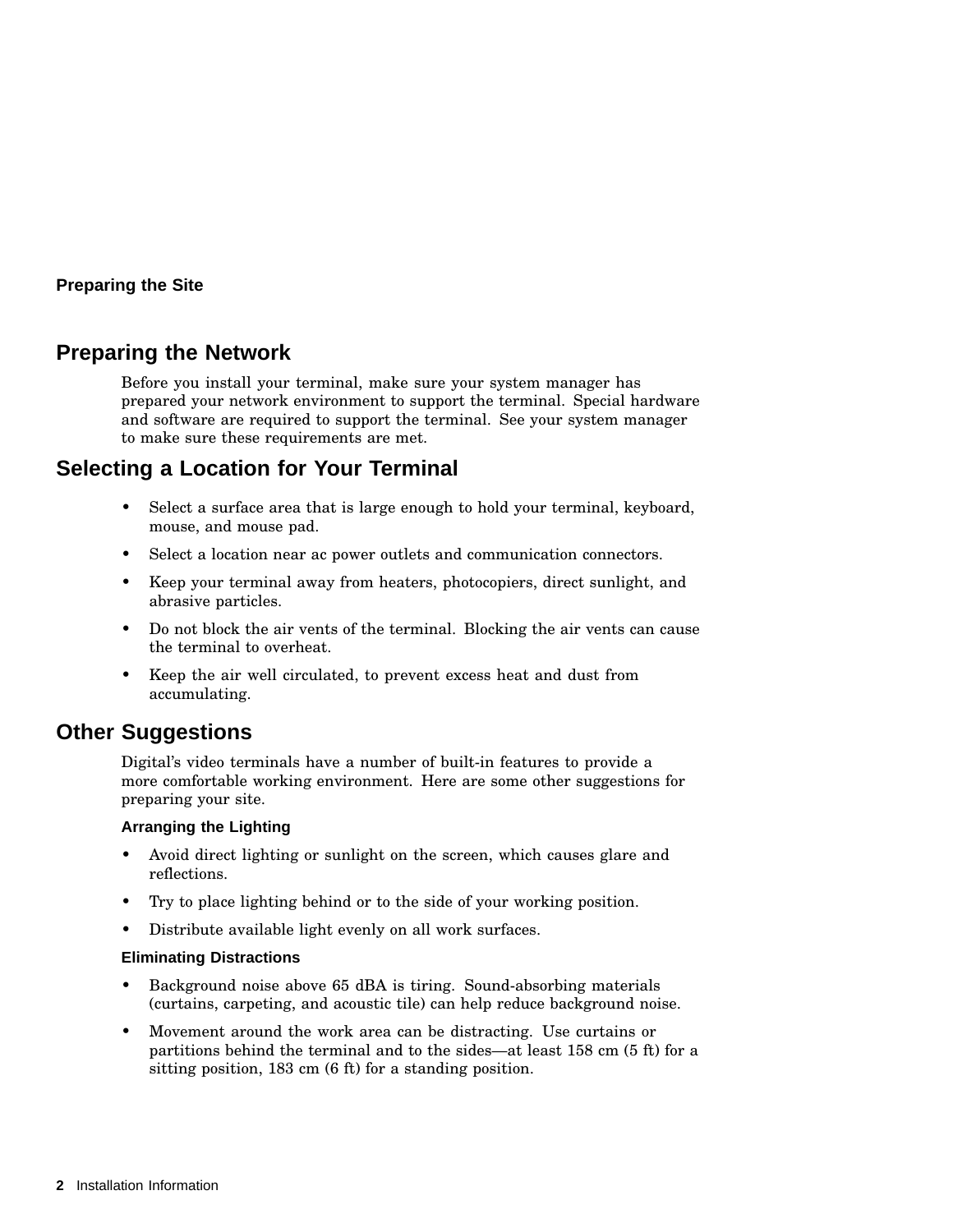#### **Preparing the Site**

• If you install several terminals near each other, keep them a minimum of 70 cm (28 in) apart (center to center), and preferably 122 cm (48 in) to 152 cm (60 in).

#### **Keeping the Environment Comfortable**

- Keep the office temperature between  $20^{\circ}$  and  $23^{\circ}$  C (68° and 74° F), at 30 to 70 percent relative humidity.
- Provide adequate air ventilation to operate the equipment and avoid fatigue.
- Control static electricity. Some causes of static electricity are clothing and carpeting materials (such as wool and nylon), metal frame furniture, and poor grounding (two-pronged plugs).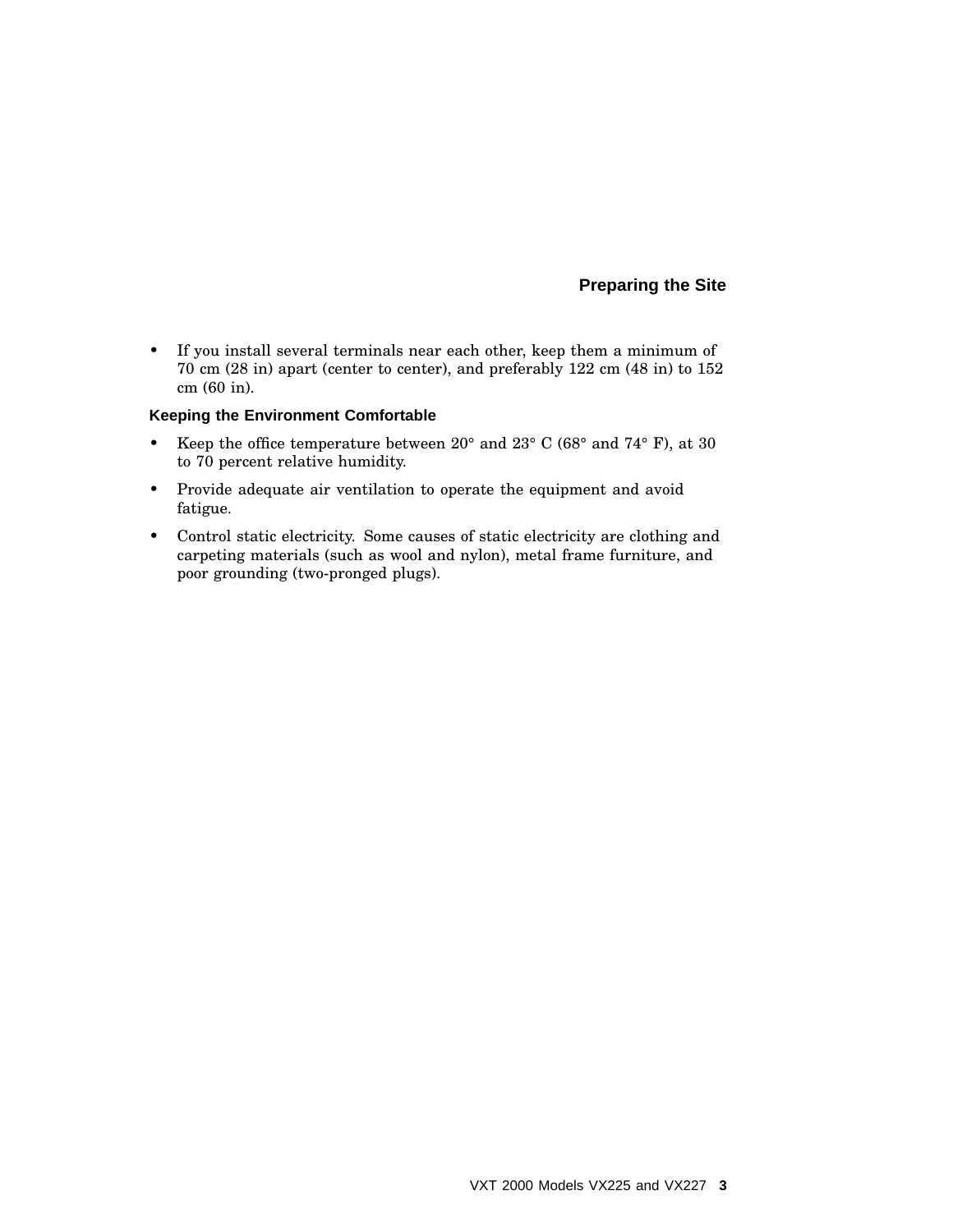This chapter provides step-by-step instructions on how to

- Unpack, inspect, and check the terminal's components
- Connect the mouse, keyboard, and network cable to your terminal
- Connect an optional printer or tablet
- Verify the installation

#### **Before You Start**

Carefully read all installation instructions before you turn on the power.

## **Installation Steps**

#### **Unpack and check the contents of each carton.**

#### **WARNING**

**If necessary, use two people to lift or move the terminal.**

- Make sure you have all the items shown in the following **Standard Parts Checklist**.
- If you ordered optional memory, image accelerator, cables, or adapters, also refer to the **Optional Parts Checklist**.
- Carefully inspect the components for shipping damage. If you have missing or damaged items, contact your sales representative and delivery agent.
- Save the empty shipping cartons and packing material for repacking, in case you move or relocate your terminal.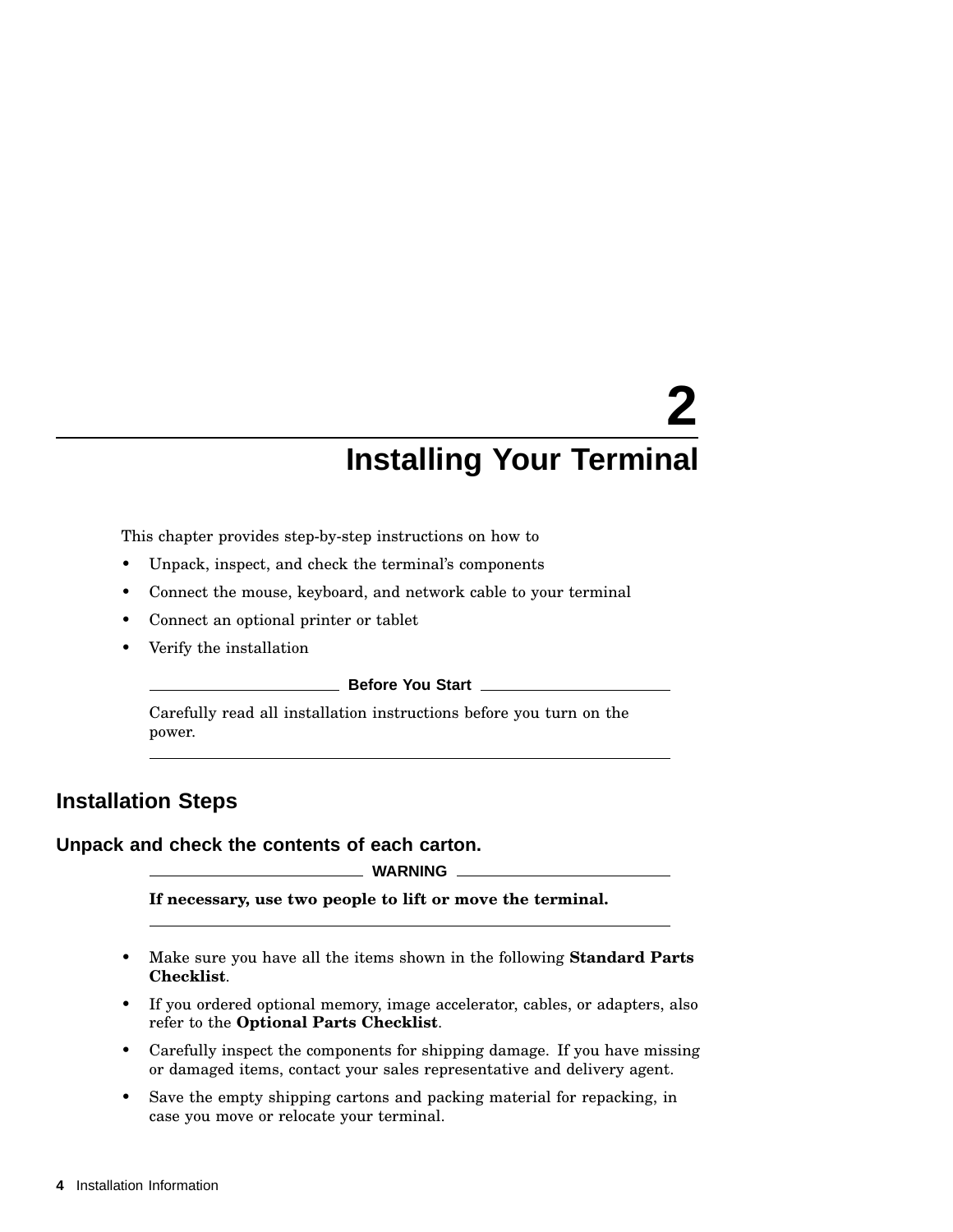

#### **Standard Parts Checklist**

- VXT 2000 model VX225 or VX227 windowing terminal
- **2** User documentation kit
- Mouse and mouse pad
- **O** Terminal power cord
- **O** One keyboard and legend strip:
	- a. LK401/LK402 ANSI (standard or word processing style)
	- b. LK421 short ANSI (UNIX style)
	- c. LK443/LK444 PC (no legend strip)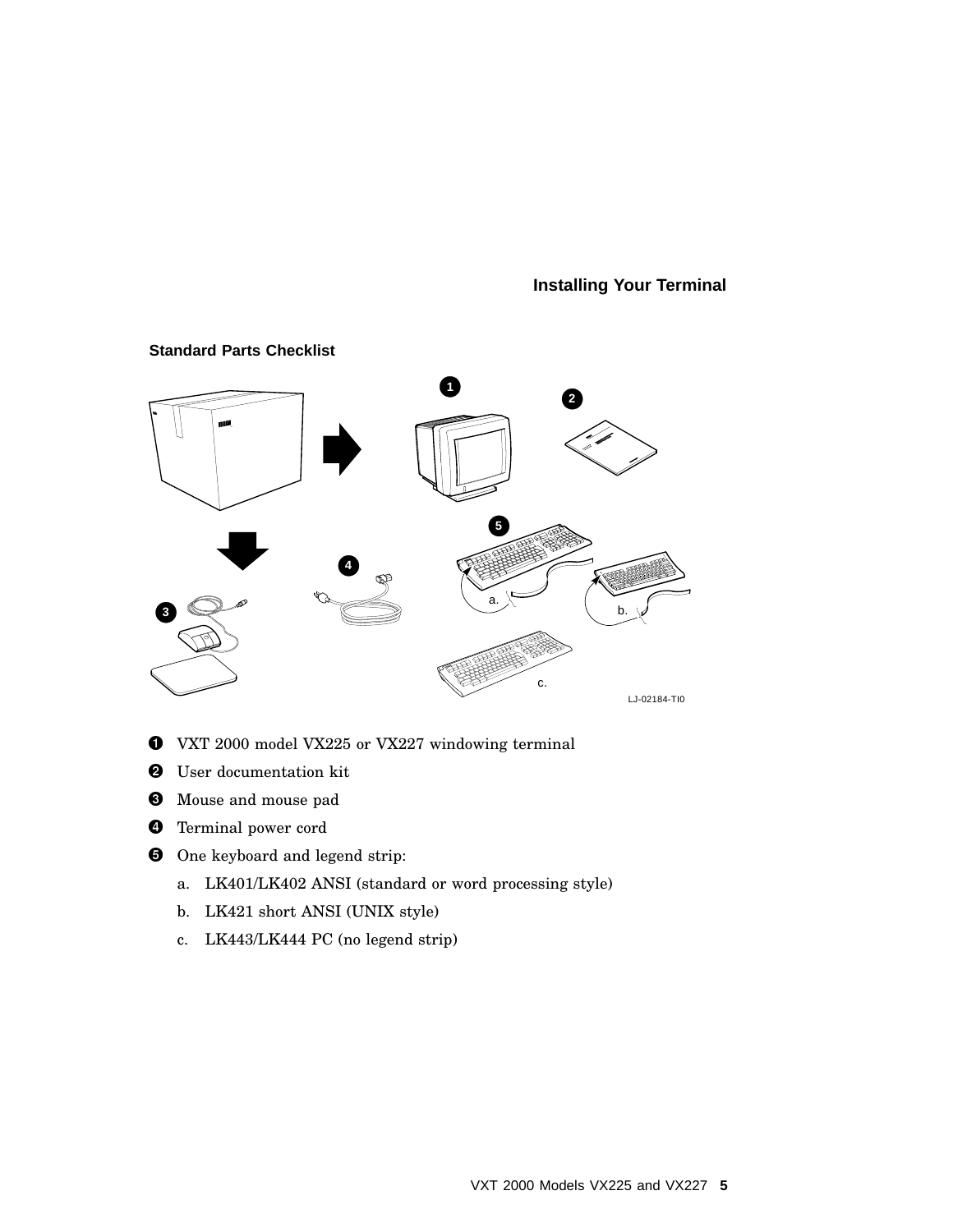

#### **Caution**

If you ordered memory modules or an image accelerator board, do not remove them from the antistatic bag at this time. Static electricity can damage these components.

- **1** 2- or 4-megabyte memory module (up to three modules)
- **2** Image accelerator board (VX227 model only)
- Serial port and parallel port cables and adapters (adapters not shown)
- **O** Thickwire Ethernet network cable
- **6** Twisted-pair Ethernet network cable
- **O** ThinWire Ethernet network cable, T-connector, and terminator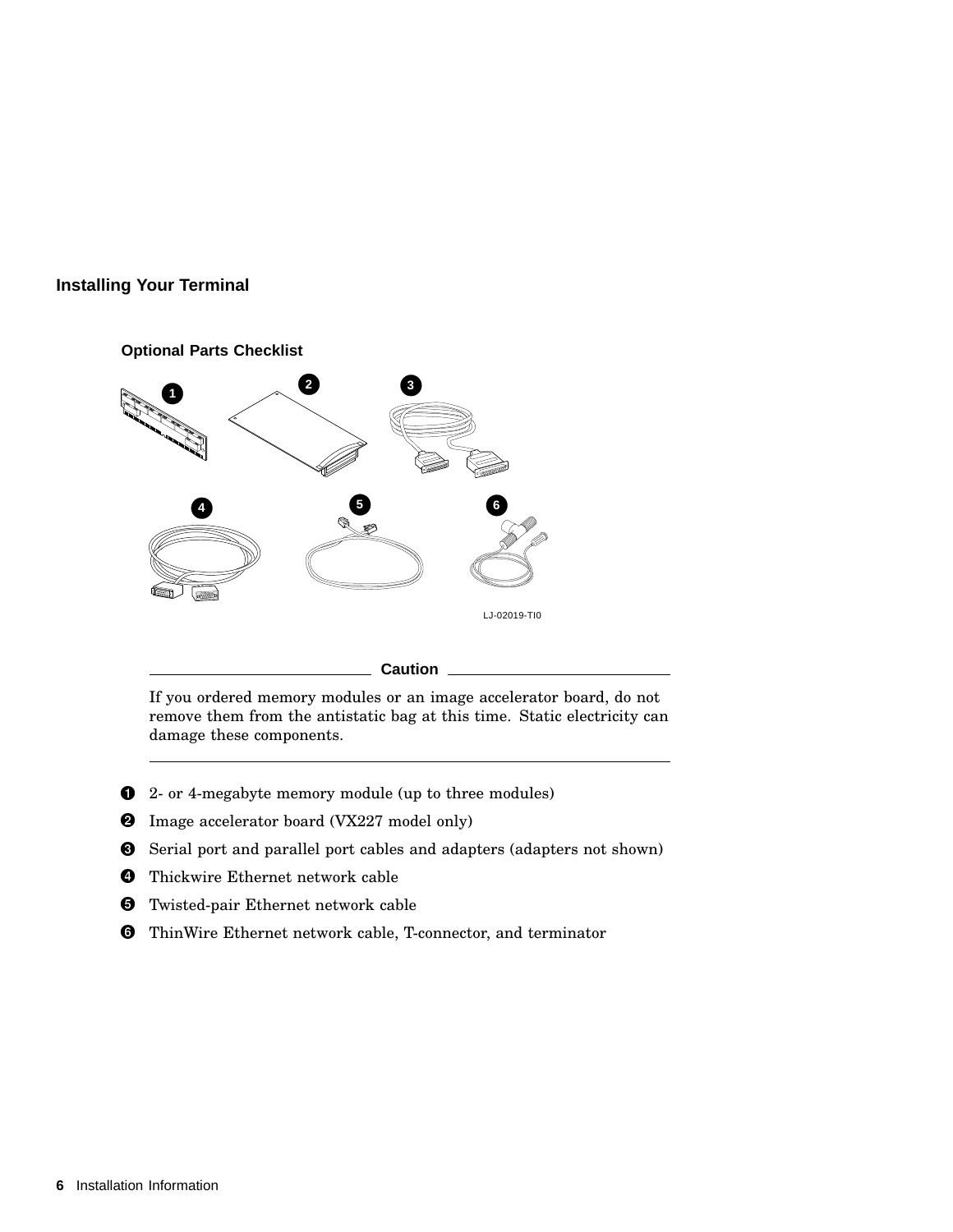#### **Place the terminal in position.**

Place the terminal on a level surface, following the Chapter 1 guidelines. Leave room at the rear of the terminal for connecting cables.

#### **Install options first.**

Install options in the following order:

| Memory modules          | Go to Appendix B.                           |
|-------------------------|---------------------------------------------|
| Image accelerator board | Refer to the guide included with the board. |

After you install options, return here.

#### **Connect the cables to the rear of the terminal.**

Refer to the following figure and connect cables in order. The figure shows the VX227 model, but the VX225 layout is similar.

- Make sure the power switch at the front of the terminal is off. You press the switch in to turn the terminal on, and out to turn the terminal off. Connect the power cord to the terminal, then to a grounded electrical outlet.
- $\Theta$  Connect the keyboard to the terminal. Lower the keyboard's legs and install the legend strip for the top-row keys.

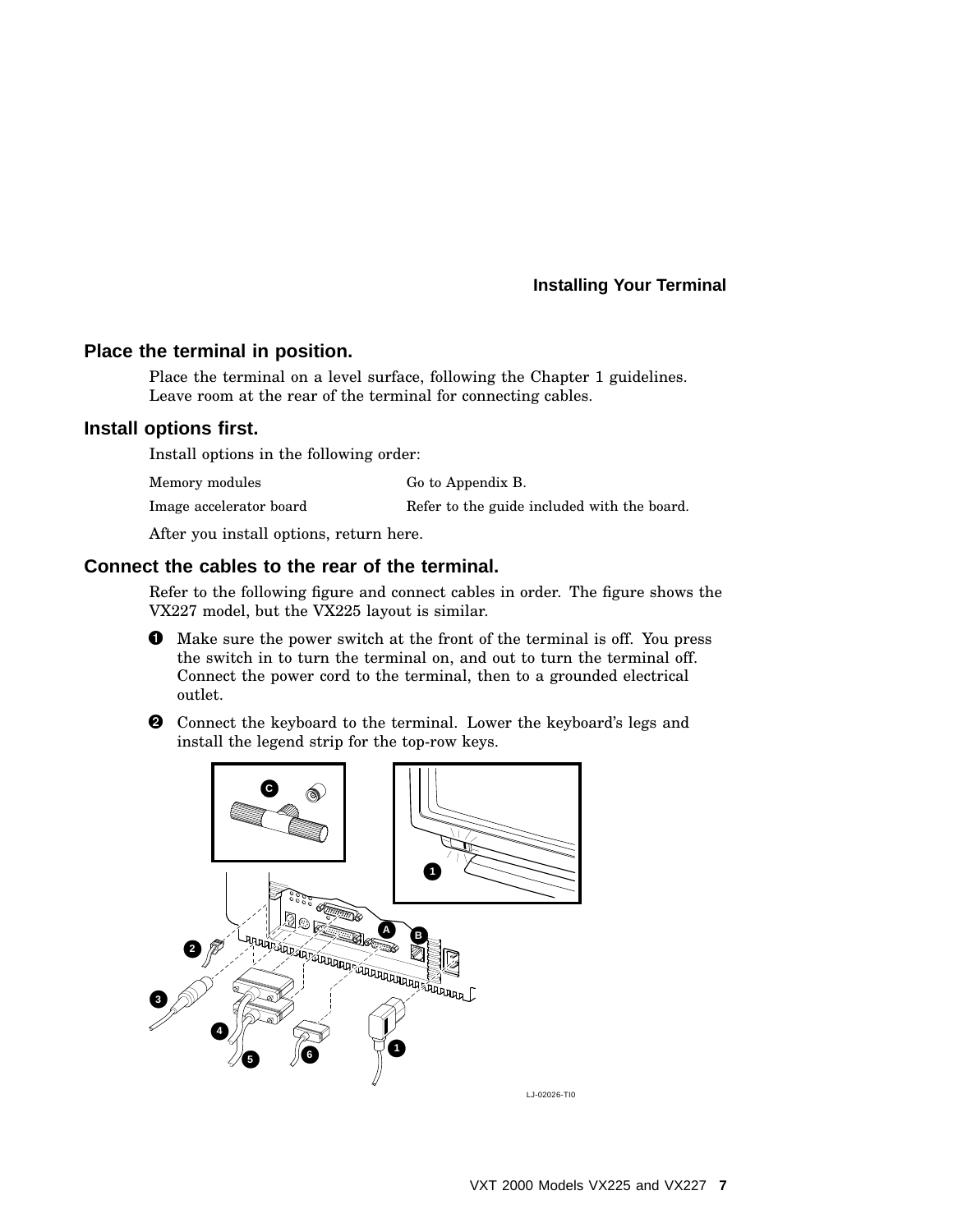- $\odot$  Connect the mouse or graphics tablet to the terminal. Set the mouse on the mouse pad.
- **O** If you have a serial printer or secondary host computer, connect the printer or host to the terminal.
- **O** If you have a parallel printer, connect the printer to the terminal.
- **O** Connect your network cable to the terminal. Connect the other end of the cable to your local area network. Some terminals have (a) a thickwire connector and (b) a twisted-pair connector. Other terminals have (c) a ThinWire connector.

#### **Check the terminal's test display.**

- 1. Turn the terminal on by pressing in the power switch at the front of the terminal. The light on the switch should turn on.
- 2. The terminal performs its self-tests. During the tests, you should see the following display on your terminal:



**If you installed additional memory:** While the self-tests are running, make sure the amount of memory listed in the self-test display (*nn*MB) equals the total number of megabytes installed in your terminal.

The standard terminal comes with 4 megabytes of memory. You can install up to three 2- or 4-megabyte optional memory modules.

**If you installed an image accelerator board:** While the self-tests are running, make sure the board is listed in the self-test display, (IMG).

3. When the self-tests are done, the terminal loads its software from a supporting host system or server (such as Digital's InfoServer). Then the terminal displays the Terminal Manager window, unless your system manager has changed the terminal's settings.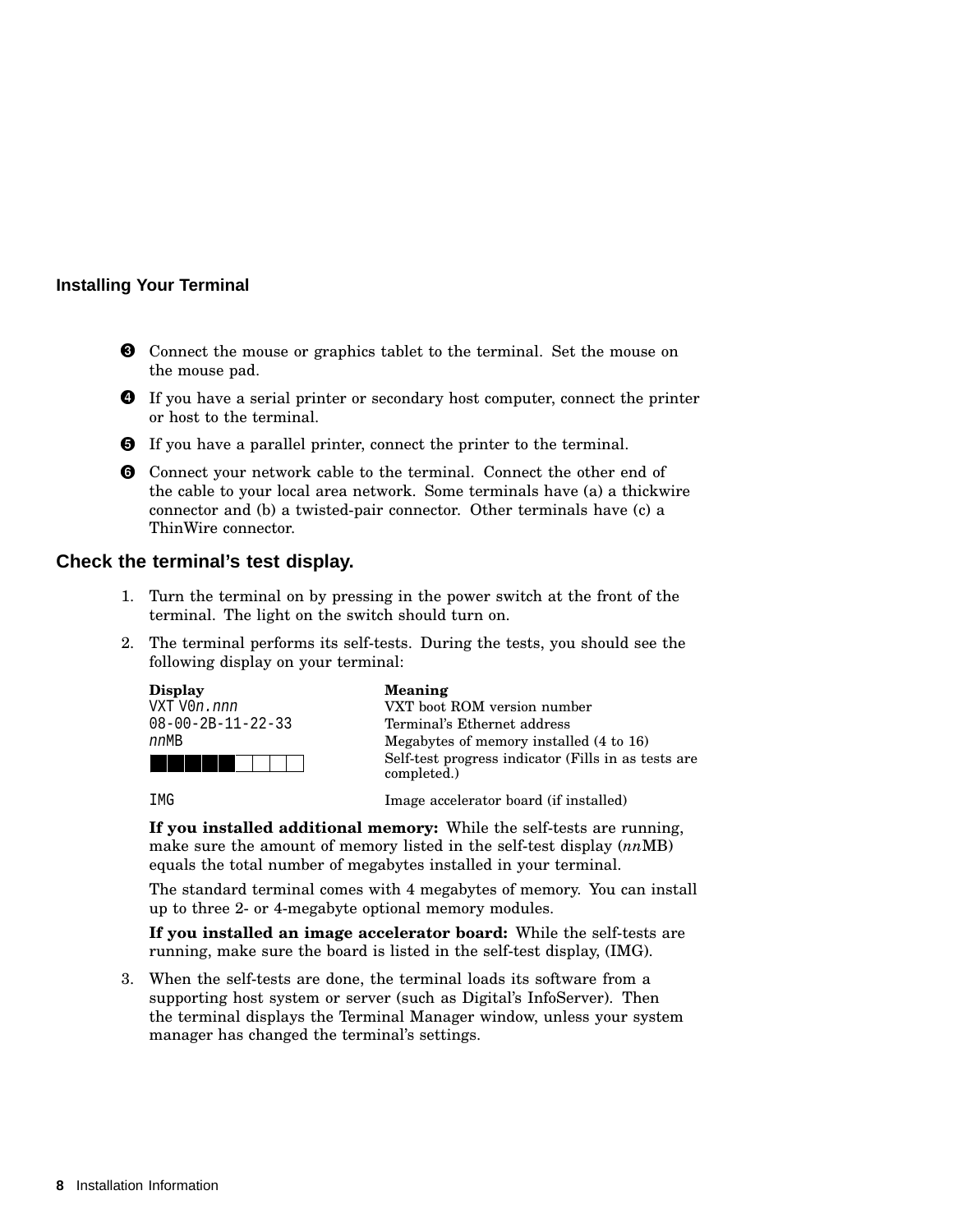|    |                                       | <mark>¶VXT Terminal Manager</mark>                                                             |                                 |
|----|---------------------------------------|------------------------------------------------------------------------------------------------|---------------------------------|
|    | Session Create Customize Print Screen |                                                                                                | Help                            |
| 40 | Messages                              |                                                                                                |                                 |
|    |                                       | Ethernet Address LAT Host Name IP Address<br>08-00-2B-11-CD-46 LAT_08002B11CD46 12.122.123.123 | <b>DECnet Address</b><br>12.123 |

**Terminal Manager Window**

LJ−01140A−RAGS

You may also see a log-in box from your host system, if your system manager has set up the terminal's AutoStart feature.

#### **Final Steps...**

- This is a good time to set the brightness, contrast, and viewing angle of your terminal. See Chapter 3.
- To start using your terminal, see *VXT 2000 Windowing Terminal Getting Started*.

## **Installation Problem?**

If the Terminal Manager window does not appear or you have other problems, review the installation steps carefully. If the problem continues, refer to Appendix A in this manual. The Help menu at the upper right of the Terminal Manager window only appears on server-based terminals.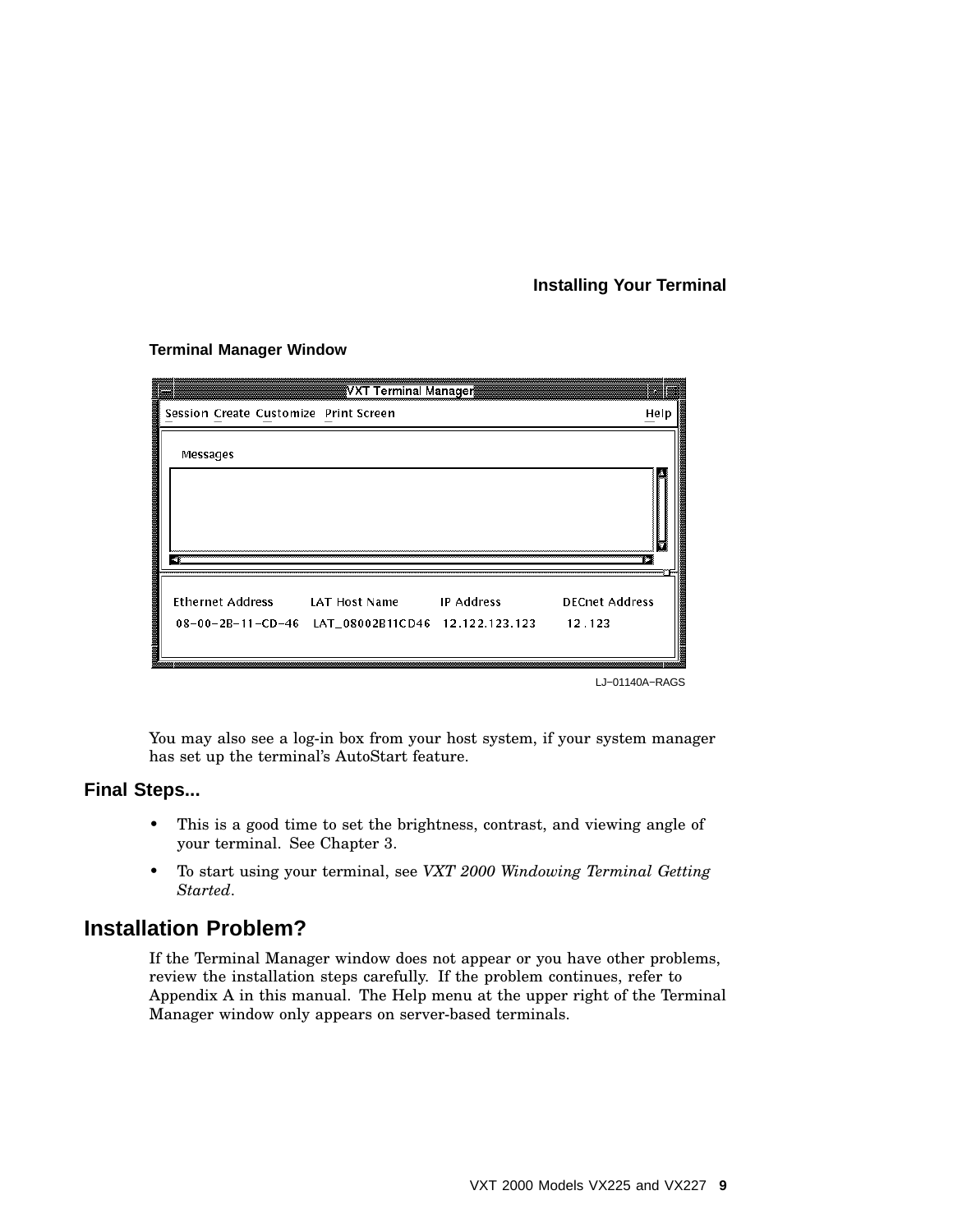This chapter describes the terminal's controls and indicators. The chapter describes how to adjust the controls so you can set up screen display.

The figures in this chapter show the VX225 model. The VX227 controls are in the same location.

The chapter covers the following topics:

- Identifying Controls and Indicators
- Turning On the Terminal
- Adjusting the Contrast and Brightness Controls
- Adjusting the Tilt-Swivel Stand
- Adjusting the VX225 Rotation and Centering Controls
- Adjusting the VX227 Rotation and Centering Controls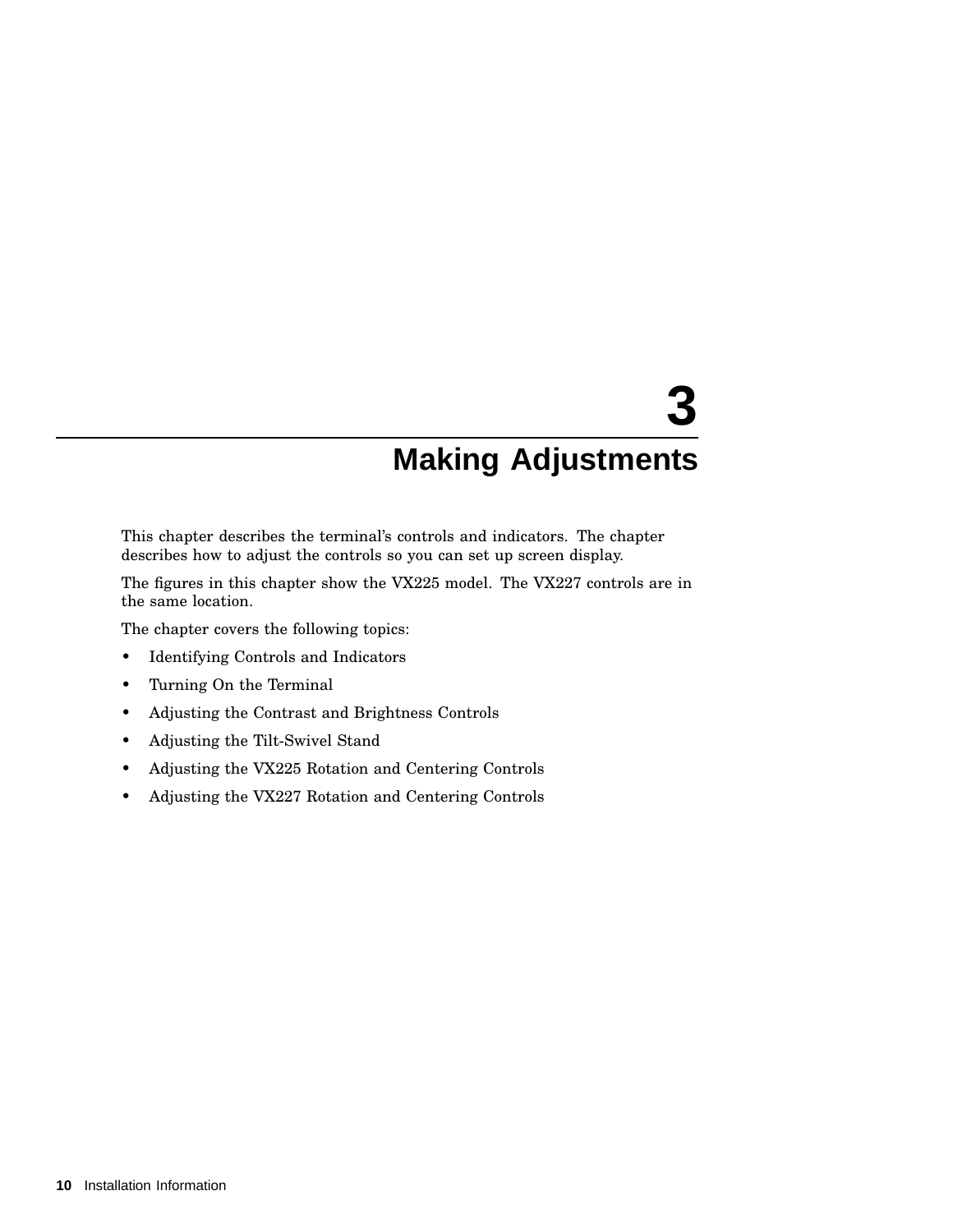## **Identifying Controls and Indicators**

The terminal has the following controls and indicators:



LJ-01705-TI0

| <b>Item</b> | <b>Control or Indicator</b>                            | <b>Function</b>                                                                                                                                                 |
|-------------|--------------------------------------------------------|-----------------------------------------------------------------------------------------------------------------------------------------------------------------|
| 0           | Power switch and<br>indicator light<br>$(VX225$ shown) | Turns the terminal's power on and off. When<br>the power is on, the indicator light is on. For<br>extended monitor life, turn the power off when<br>not in use. |
| ❷           | Contrast                                               | Adjusts the video display intensity.                                                                                                                            |
| ❸           | <b>Brightness</b>                                      | Adjusts the video background intensity.                                                                                                                         |
| Ø           | Rotation                                               | Lets you rotate the VX225 screen display if it is<br>tilted.                                                                                                    |
| Θ           | Horizontal centering                                   | Adjusts the VX225 screen display to the left or<br>right.                                                                                                       |
| Θ           | Vertical centering                                     | Adjusts the VX225 screen display up or down.                                                                                                                    |

On the VX227 model, you can center or rotate the screen display from the keyboard. See ''Adjusting the VX227 Rotation and Centering Controls'' in this chapter.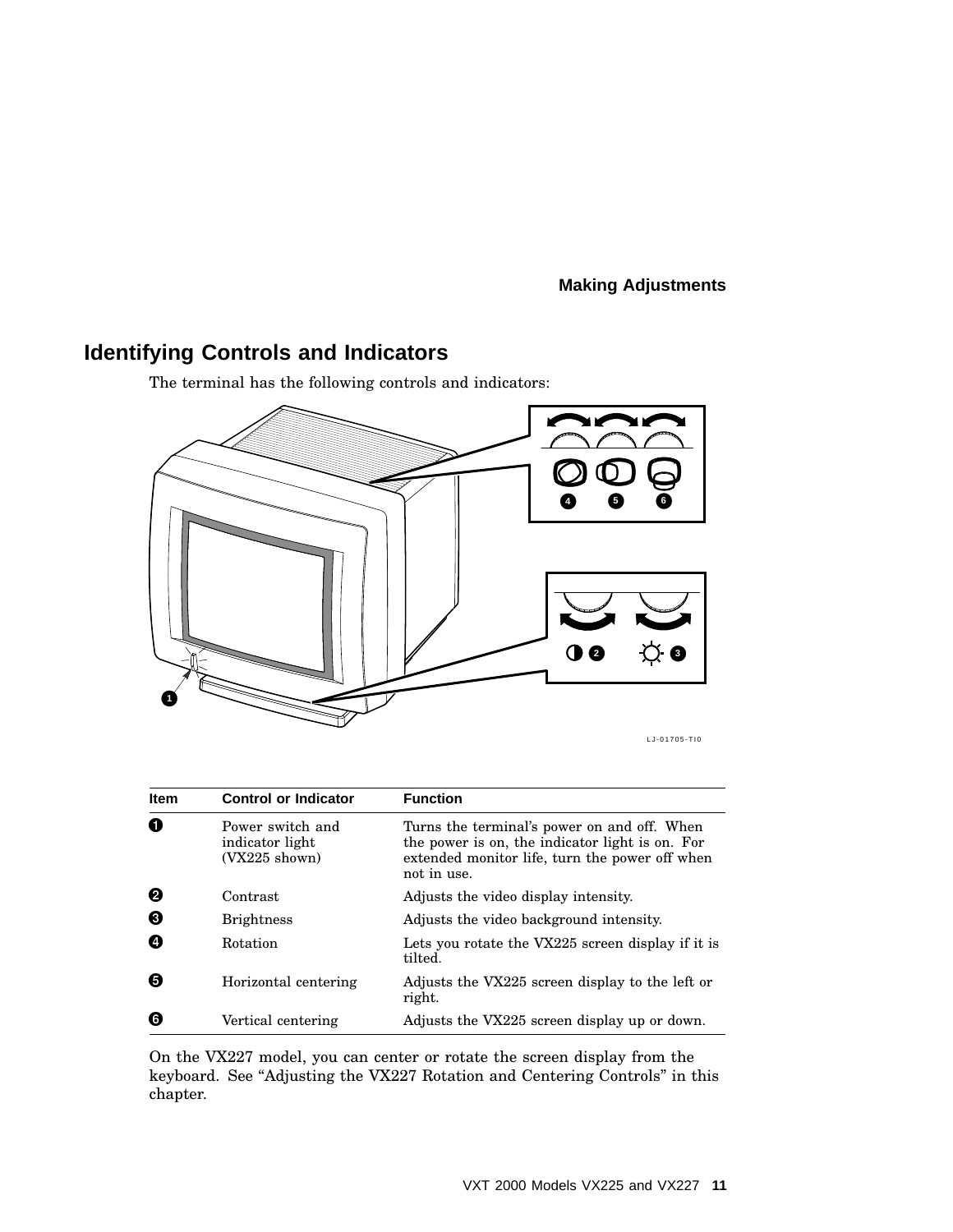## **Turning On the Terminal**

**Caution**

To avoid damage to the terminal, allow a cold terminal to warm to room temperature before turning it on.

Push in the power switch. The switch's indicator light should turn on. Wait about 20 seconds for a video display.

If the video display does not appear or the light does not turn on, refer to Appendix A.

## **Adjusting the Contrast and Brightness Controls**

- 1. Set the contrast  $\Theta$  and brightness  $\Theta$  controls to their maximum level by turning them all the way to the right.
- 2. Decrease the brightness until the background intensity or raster just disappears.
- 3. Adjust the contrast to your viewing preference.



MA-1297-89.DG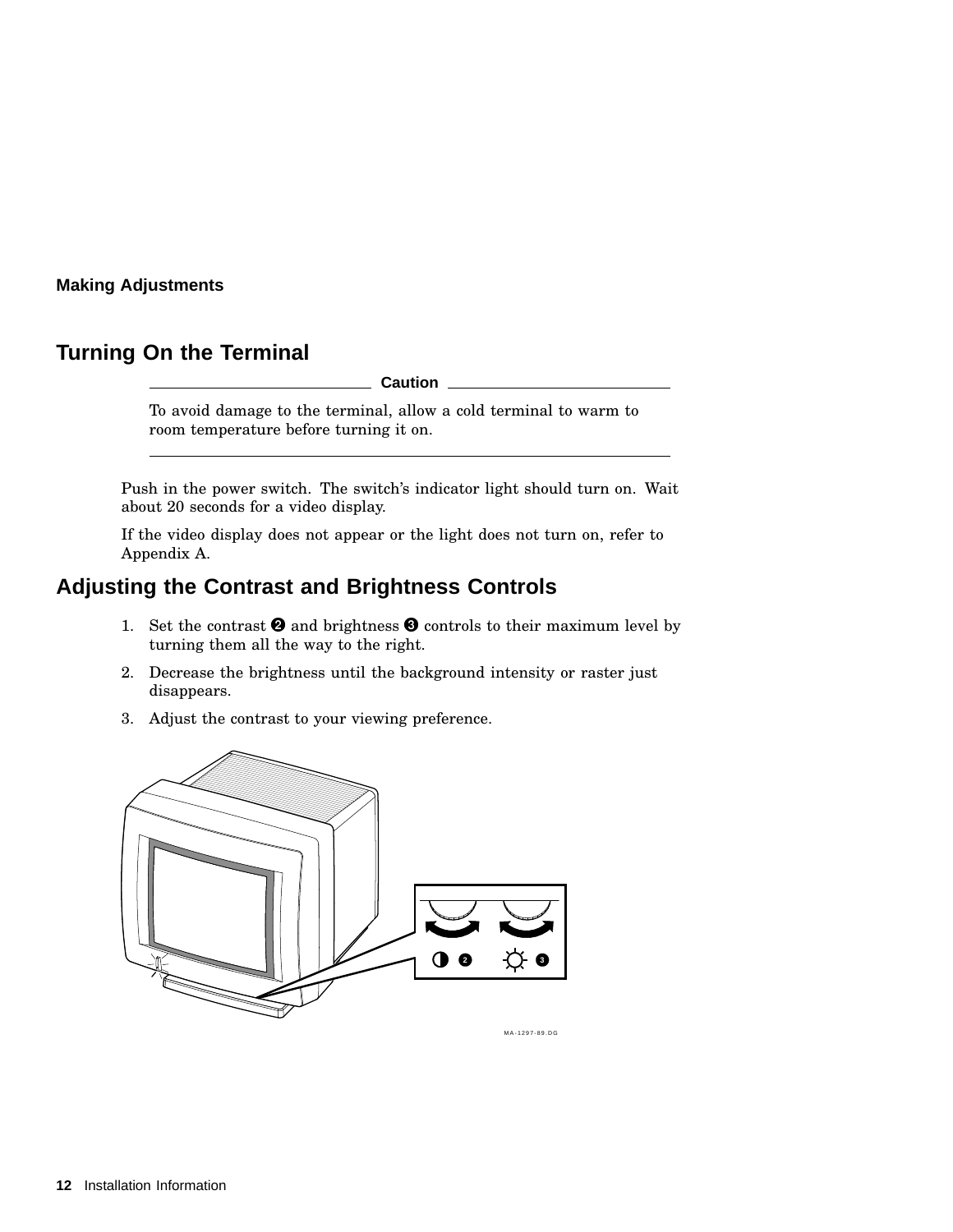## **Adjusting the Tilt-Swivel Stand**

You can swivel the terminal about its base and still maintain the tilt angle.

**Caution**

The terminal does not swivel in a complete circle. If you try to swivel the terminal in a complete circle, you could damage the base.

To adjust the tilt angle, hold the base and either pull up or push down on the bottom of the bezel. Use a side-to-side swivel motion to aid the tilting effort.

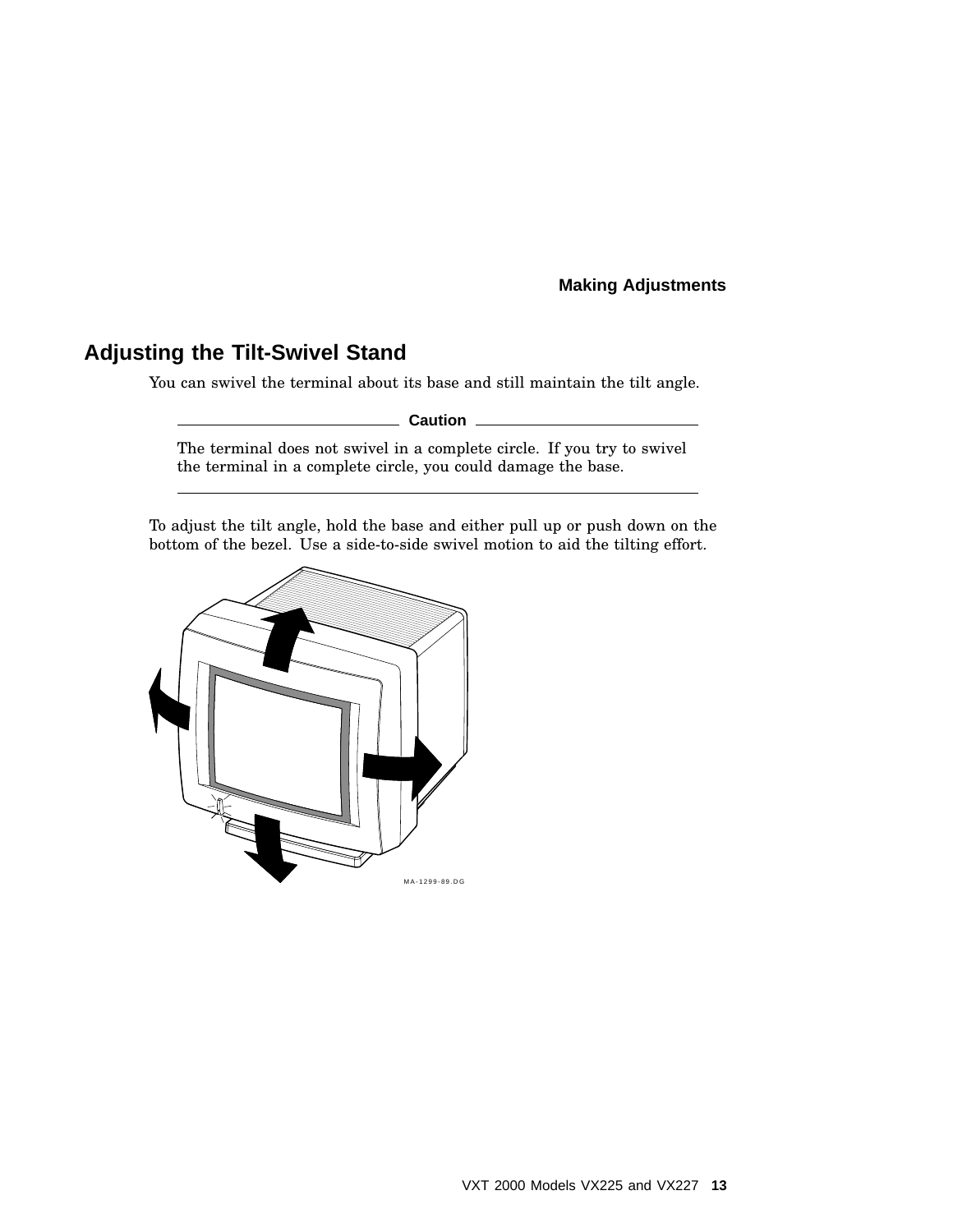

## **Adjusting the VX225 Rotation and Centering Controls**

- If the display is tilted, adjust the rotation control **O**.
- If the display is off-center, adjust the horizontal  $\Theta$  or vertical centering  $\Theta$ controls.

**Note**

Due to the earth's magnetic field, the video display may shift slightly when the terminal is rotated or moved from one place to another.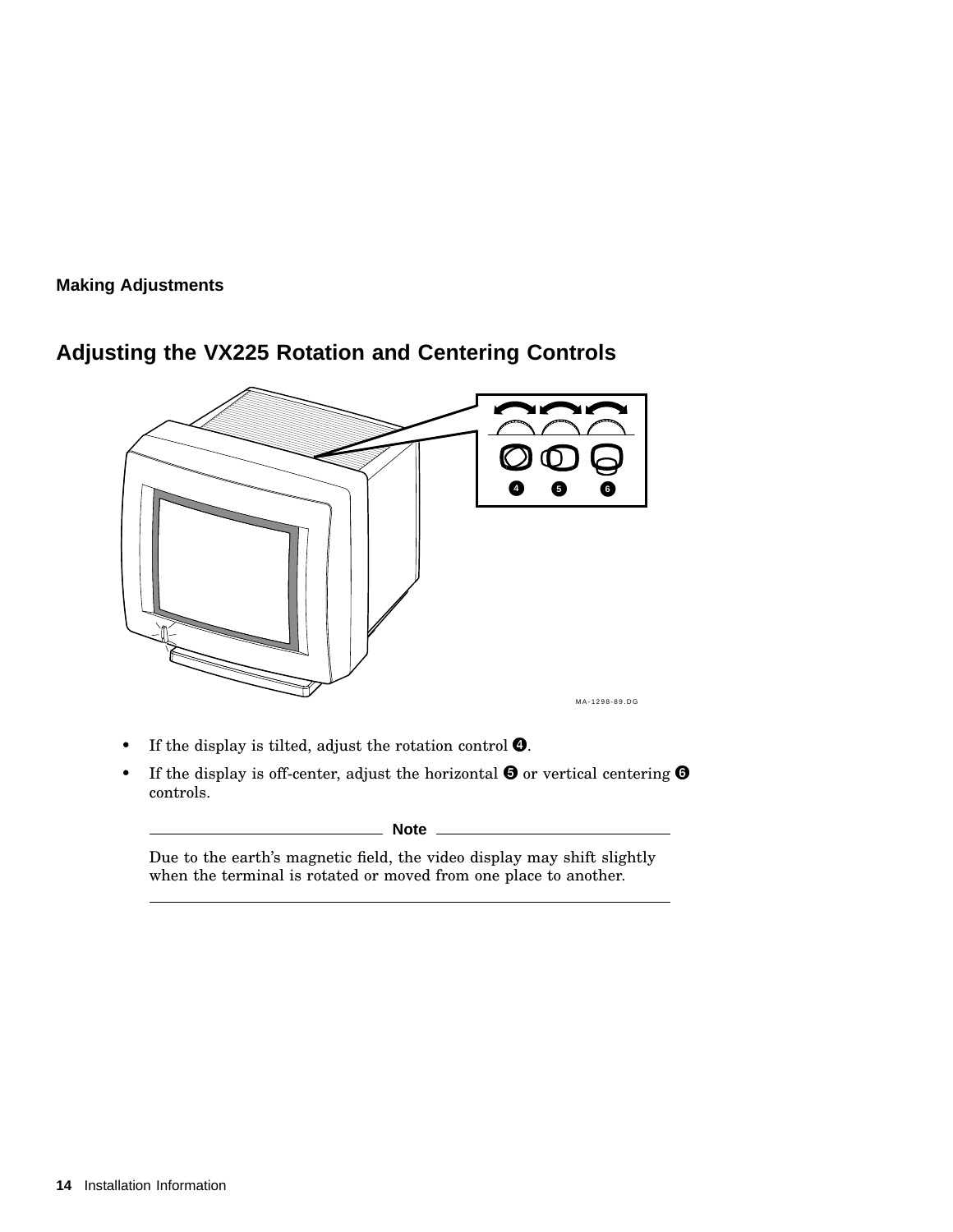### **Adjusting the VX227 Rotation and Centering Controls**

To center or rotate the screen display, you use your keyboard and a simple setup screen accessed from the Customize pull-down menu in the Terminal Manager window. To view the video alignment screen:

1. Turn on the terminal. The terminal performs its self-tests, then displays the Terminal Manager window.

If the Terminal Manager window is not displayed, your system manager may have changed the terminal's default settings.

- 2. Point to the **Customize** menu name in the Terminal Manager window's menu bar. Click mouse button 1 (MB1) to display the Customize menu.
- 3. Point to the **Video Alignment . . .** menu item and click MB1 to display the video alignment dialog box.
- 4. If the display is off-center, use the video centering arrows displayed in the dialog box. Each time you click MB1 on a centering arrow, the display shifts in the direction of the arrow.
- 5. If the display is tilted, use one of the rotation arrows displayed in the dialog box. Each time you click on a rotation arrow, the display rotates in the direction of the arrow.
- 6. Click on the **OK** button to save your new settings and dismiss the video alignment dialog box.

Click on the **Cancel** button to dismiss the dialog box without saving your new settings.

For more information on the video alignment dialog box, see *VXT 2000 Windowing Terminal User Information*.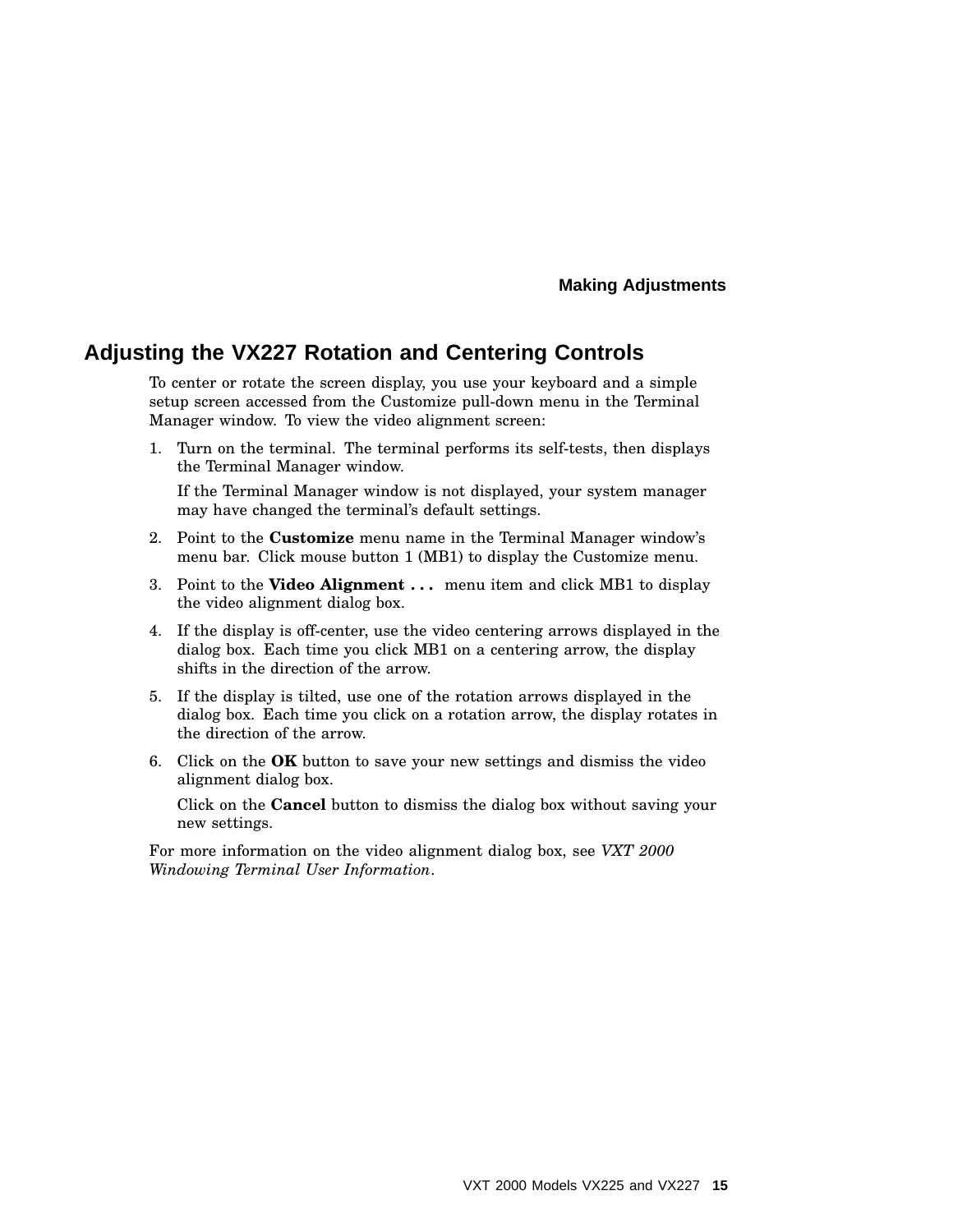# **A Solving Problems**

This appendix provides you with information to determine the source of an installation failure and correct simple problems.

This appendix covers the following topics:

- Correcting Display Problems
- If the Terminal Window Is Not Displayed

## **Correcting Display Problems**

If you screen display is blank, distorted, or not aligned, try the following:

| If the $\ldots$                                         | Then...                                                                                                                                         |
|---------------------------------------------------------|-------------------------------------------------------------------------------------------------------------------------------------------------|
| Screen is blank and the power<br>indicator light is off | Check all power cord and cable connections.                                                                                                     |
|                                                         | Check that the power switch is on.                                                                                                              |
|                                                         | Check that the power outlet is okay by plugging<br>in another piece of equipment that you know is<br>working.                                   |
| Screen is blank and the power<br>indicator light is on  | Check the brightness and contrast adjustment<br>controls.                                                                                       |
|                                                         | Press any key to reactivate the display.                                                                                                        |
| Screen display is distorted or<br>rolling               | Move any electromechanical device, such as a fan,<br>a motor, or an electric pencil sharpener, away from<br>the terminal, or move the terminal. |
| Display area is not centered on<br>the screen           | Use the horizontal, vertical, and rotation controls to<br>adjust the display area.                                                              |

If you perform all the suggested solutions and the problem still exists, contact your system manager or Digital service representative.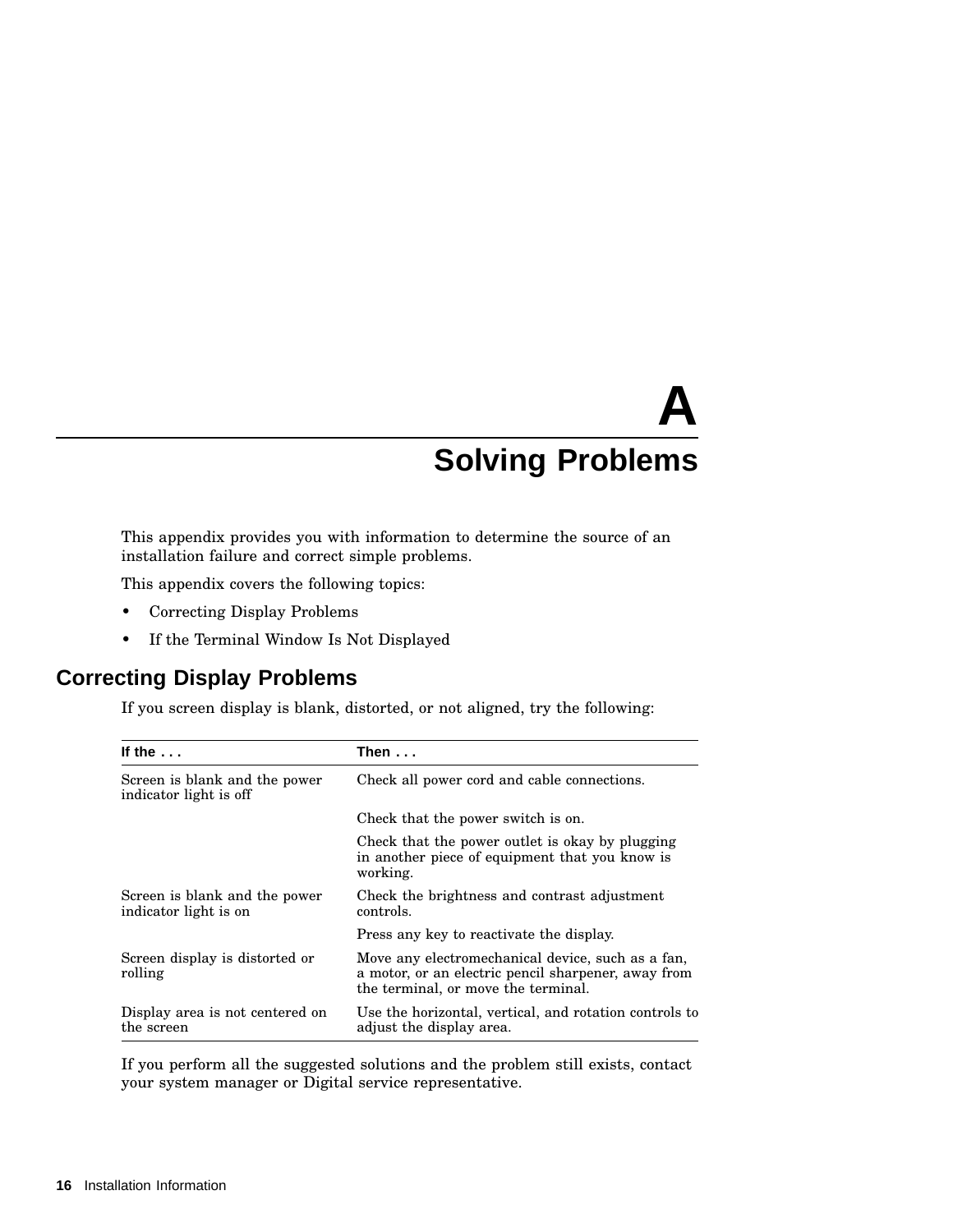#### **Solving Problems**

### **If the Terminal Window Is Not Displayed**

When you turn on the terminal, it performs its self-tests. Then the terminal displays the Terminal Manager window, unless your system manager has set up the terminal differently. If the Terminal Manager window is not displayed, you may have a problem with the terminal, the network, or your server.

To see if the problem is in the terminal:

- 1. Turn the terminal's power switch off.
- 2. Disconnect your network cable from the terminal.
- 3. Turn the terminal's power switch on.

The terminal performs its self-tests. You should see the following display with the network cable disconnected:



VXT V0n.nnn VXT boot ROM version number Terminal's Ethernet address Megabytes of memory installed Self-test progress indicator

 $\bm{\Theta}$  (any other error code...) >>>

?? 001 9 VNI 0168 Error for disconnected network cable

- $\bullet$  Make sure the memory size listed equals the amount of memory installed in the terminal. If not, remove and reinstall optional memory modules (Appendix B). If there is still a problem, contact your system manager.
- **2** If you see another error code here, the problem is in the terminal. Here are some errors you can correct:

| <b>Error Code</b>  | <b>Solution</b>                                                 |
|--------------------|-----------------------------------------------------------------|
| ?MOP 255           | Add terminal memory to load the VXT system image.               |
| ?? 003 3 ODZ 0096  | Check that the mouse is plugged in correctly.                   |
| ?? 002 3 ODZ 0080  | Check that the keyboard is plugged in correctly.                |
| ?? 020 12 IMG 0016 | Check that the image accelerator module is seated<br>correctly. |

If you do not see another error code, the problem is related to your network, host system, or server. In any case, provide the results to your system manager.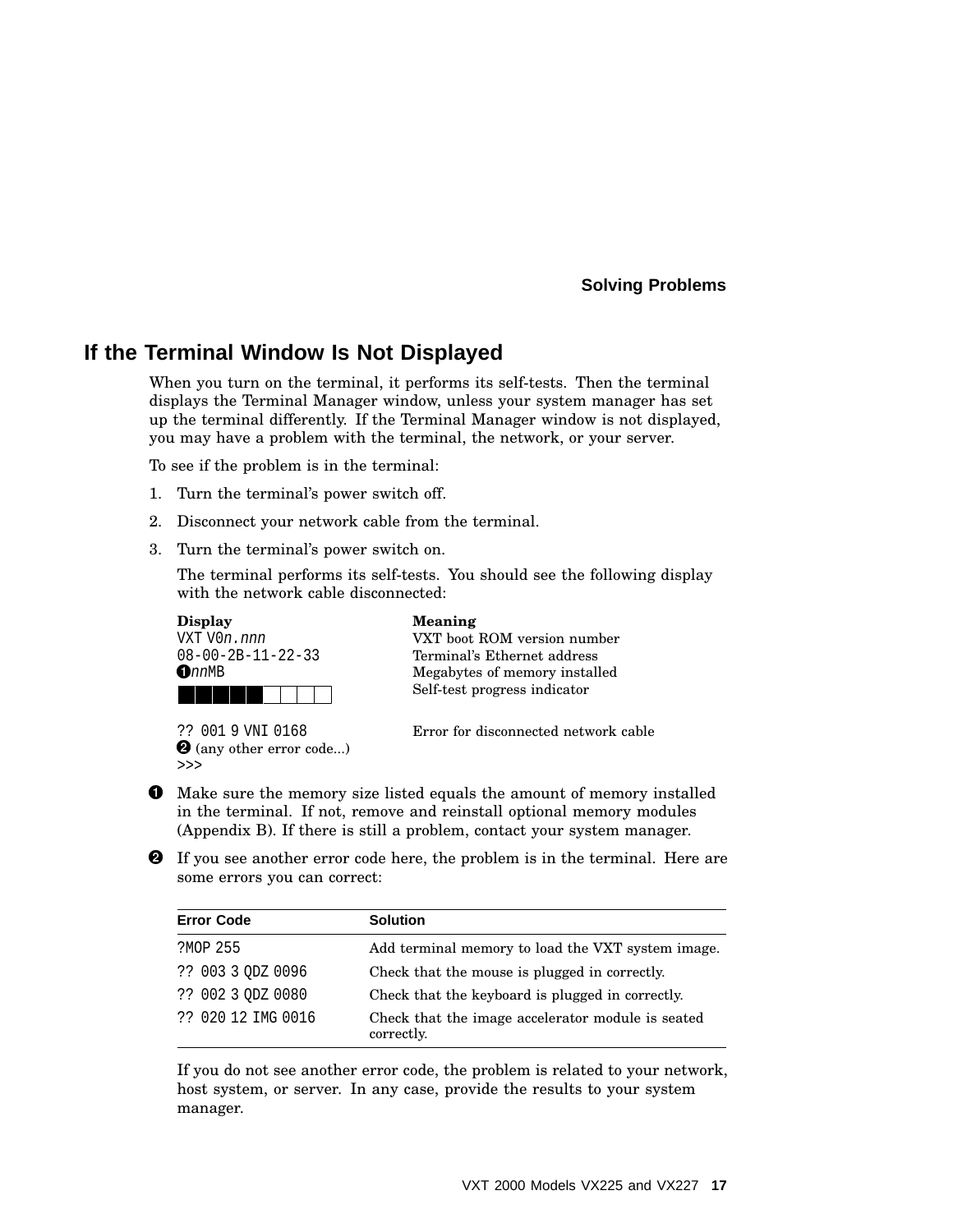## **Solving Problems**

#### **Other Problems?**

*VXT 2000 Windowing Terminal User Information* contains an appendix on solving problems and getting service.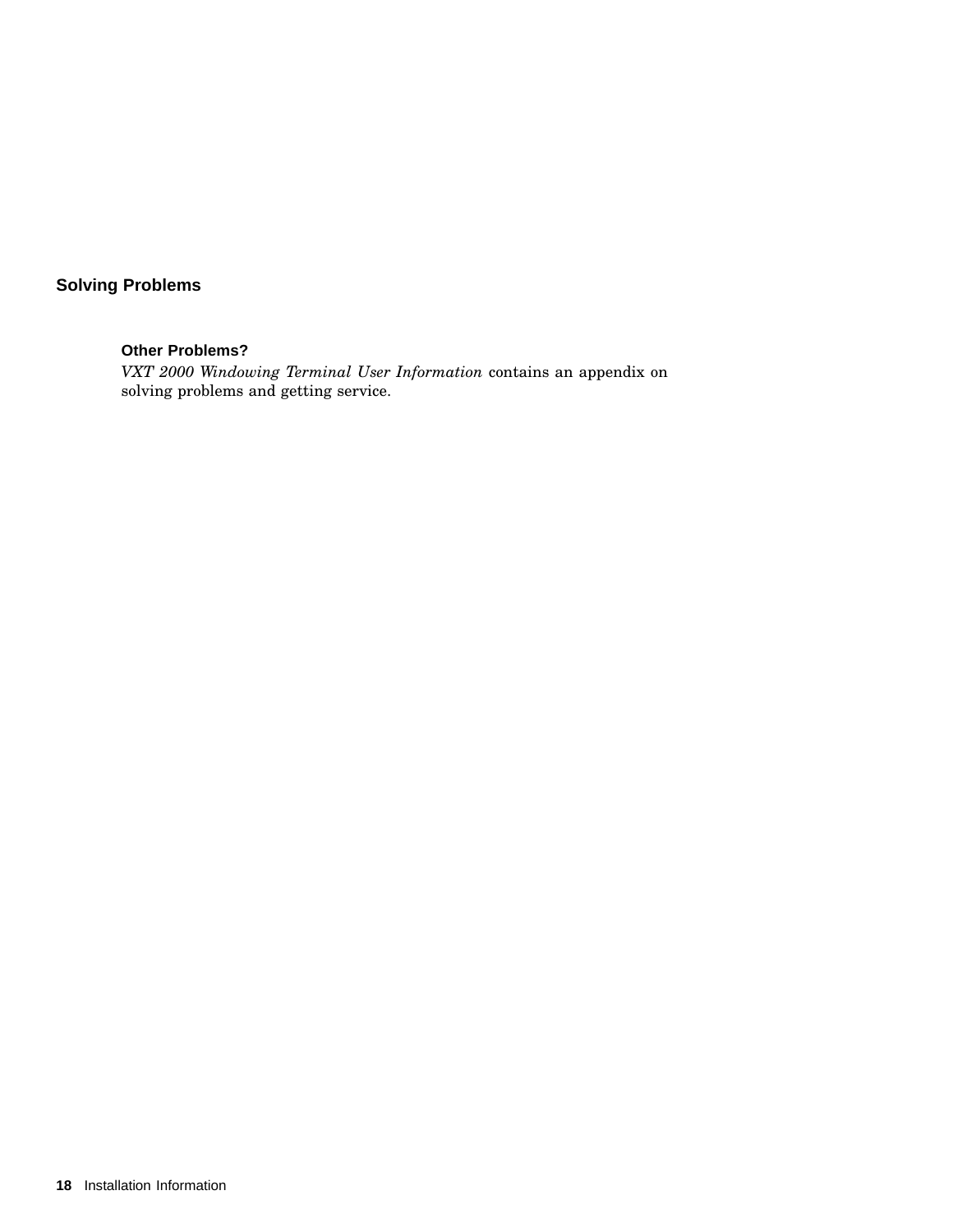# **B**

## **Installing Optional Memory**

The appendix covers the following topics:

- Installing Memory Modules
- Removing Memory Modules

#### **Before You Start**

To install optional memory in the terminal, you must open the terminal's rear cover. Before you open the terminal's rear cover or remove parts from their antistatic shipping bag, read through the steps for installing your memory option. Static electricity can cause damage to some components.

#### **Installing Memory Modules**

If you ordered additional memory for your terminal, you should install it before connecting the cables. You may receive up to three memory modules.

**VX227 model:** Install any memory modules before installing an optional image accelerator board.

Use a grounding wrist strap and an antistatic mat to perform the installation, if available. Otherwise, frequently touch the metal chassis of the terminal during installation, to equalize any existing static charges.

#### **Caution**

Memory modules can be damaged by electrostatic discharge. Handle the modules by their edges. Avoid contact with the gold contact fingers on the module.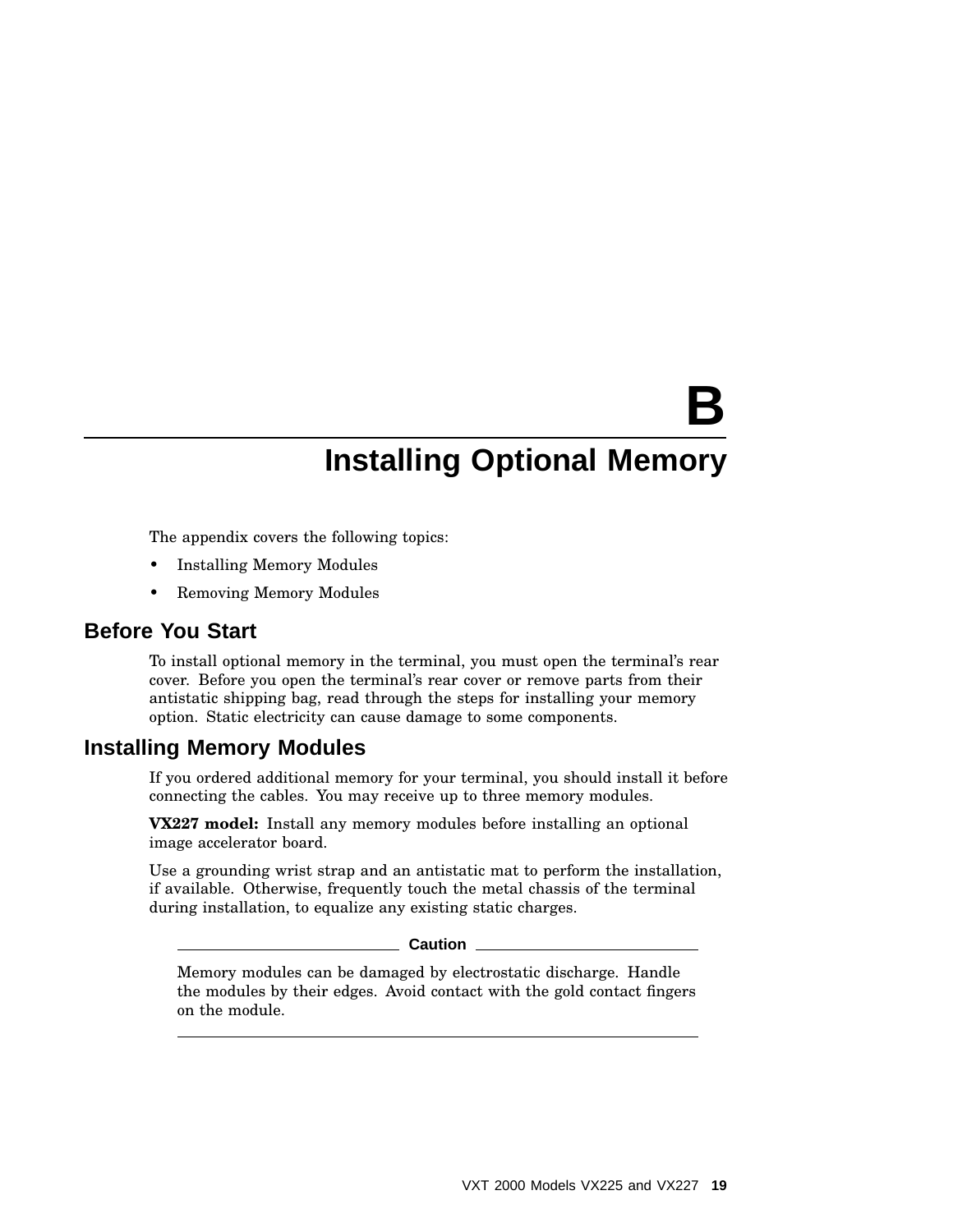#### **Installing Optional Memory**

#### **Open the terminal's rear cover.**

- 1. If the terminal is already installed, turn the terminal off. Disconnect the power cord at the rear right of the terminal. Also disconnect the power cord from the power outlet.
- 2. Disconnect all remaining cables. Refer to Chapter 2 for more information.
- 3. Release the terminal's rear cover by pressing in the two locking tabs  $\bullet$ with your thumbs.
- 4. **VX225 model:** Slowly lower the cover toward you .

**VX227 model:** Remove the cover by pulling the cover's slotted tabs straight out of their slots  $\bigcirc$ .



To close the VX225 cover, press in the two locking tabs  $\bullet$  with your thumbs and push the cover into place. Release the tabs to lock the cover in place.

To close the VX227 cover, first insert the lower tabs in their slots. Then press in the two locking tabs  $\bullet$  with your thumbs and push the cover into place. Release the tabs to lock the cover in place.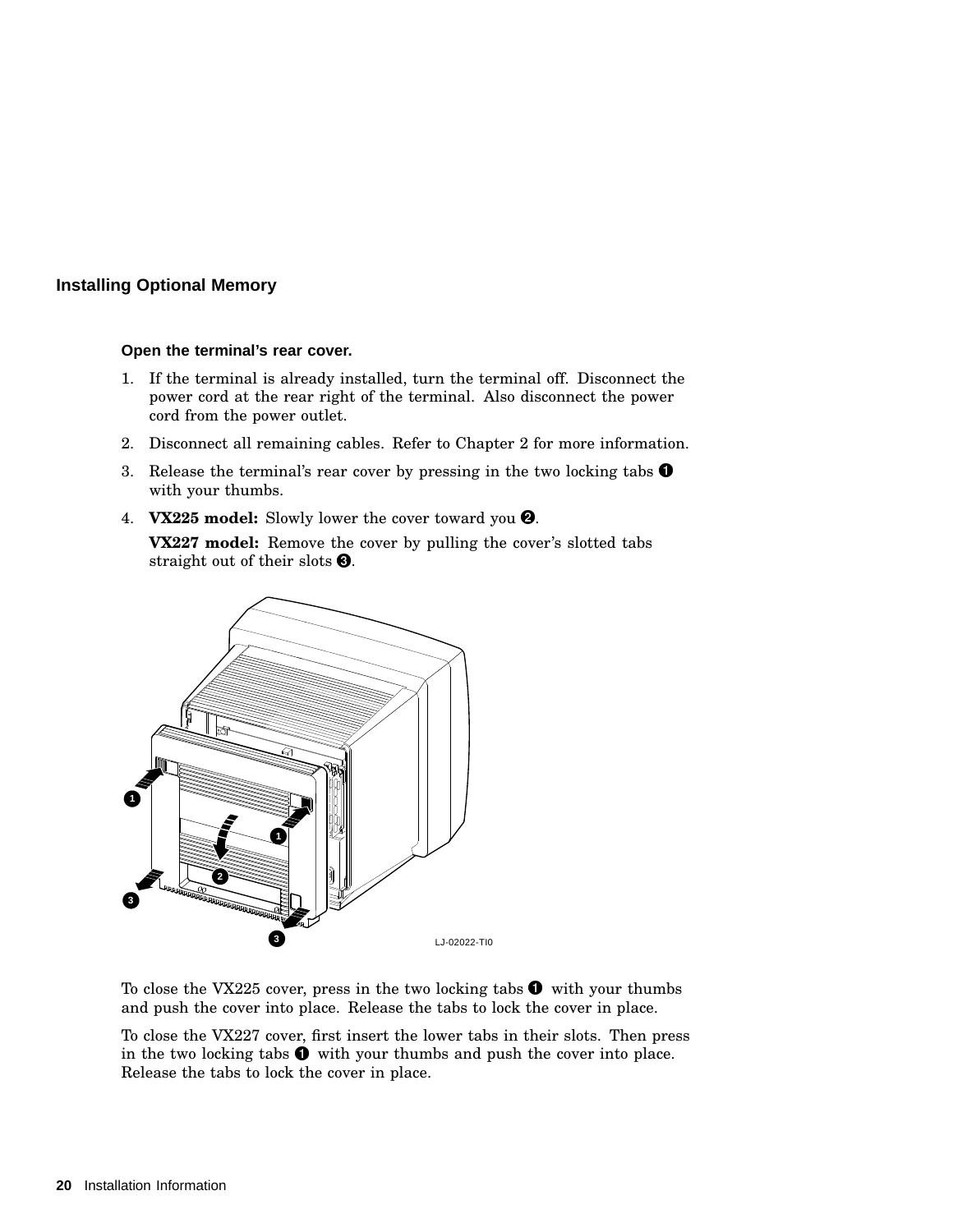#### **Installing Optional Memory**

#### **Discharge the electrostatic charge.**

- 1. After you open the rear cover, touch the terminal's metal chassis, to equalize any static charge.
- 2. Remove the memory modules from their antistatic bags.

#### **Install the memory modules.**

Refer to the following figure.

- 1. Find the slot labeled J1 at the right edge of the system logic board.
- 2. Place the first memory module into slot J1 at a 45-degree angle. The notch on the bottom corner of the memory module should fit into the bottom of the slot for the connector.
- 3. While pushing in on the memory module, move the memory module into a standup position. Both sides of the module lock into the metal connector clips. Make sure the plastic tabs go into the holes on the memory module. Also make sure the metal connector clips return to their original position.



**VX227 model:** If there is an image accelerator board installed to the left of slot J3, temporarily remove the image accelerator board before trying to install a memory module in slot J3.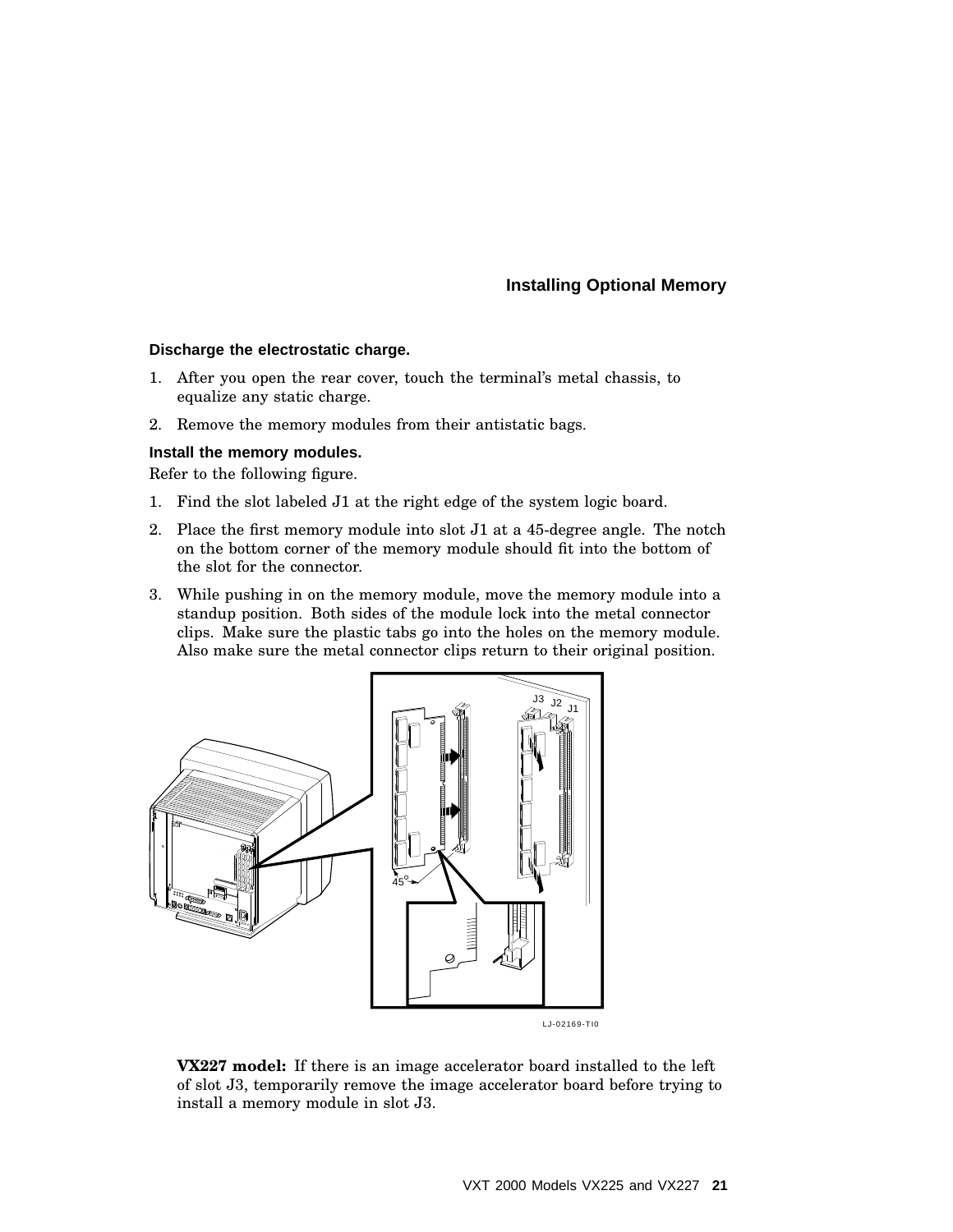#### **Installing Optional Memory**

4. Repeat these steps for a second and third memory module, if you ordered them. Insert the second module in slot J2 and the third module in slot J3.

#### **Connect the cables to the terminal.**

Return to Chapter 2 to complete the installation.

## **Removing Memory Modules**

To remove memory modules from the terminal:

1. Open the rear cover. See the "Installing Memory Modules" section.

**VX227 model:** If there is a image accelerator board installed to the left of slot J3, temporarily remove the image accelerator board before trying to remove the memory module in slot J3.

- 2. Remove the memory modules, starting with the module in slot J3.
	- a. Release both sides of the memory module from the connector by gently pushing each clip away from the sides of the module.
	- b. Grasp the edges of the memory module firmly and lift up to remove it from the connector.
- 3. Repeat these steps for each module you want to remove. Remove the module in slot J2, then the module in slot J1.



LJ-02168-TI0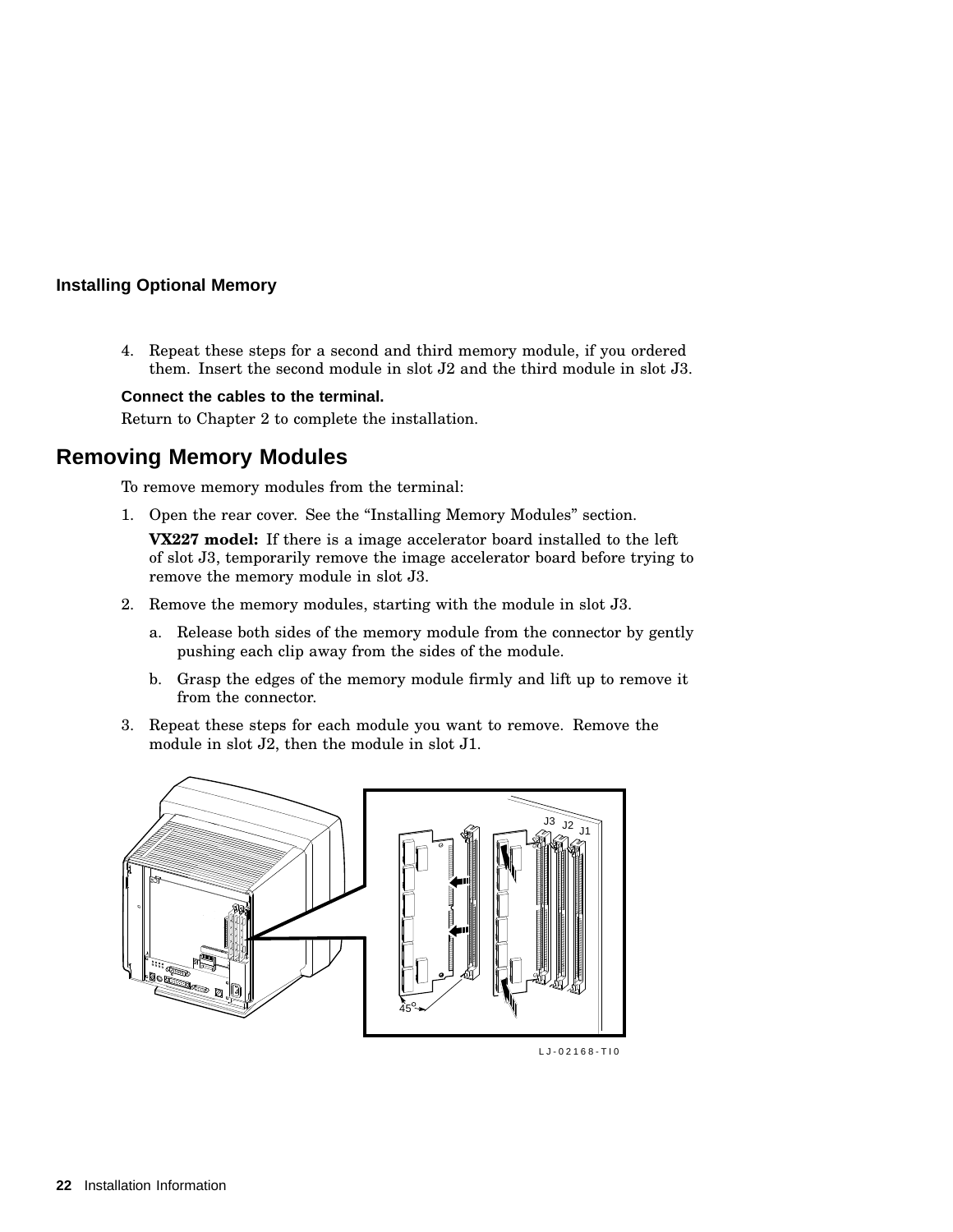# **C Options and Documentation**

This appendix lists some options and related documentation available from Digital for the VXT 2000 model VX225 and VX227 windowing terminals.

## **Options**

#### **Memory Modules**

| Module                                     | <b>Part Number</b> |
|--------------------------------------------|--------------------|
| 2 MB memory module                         | MS200–AA           |
| 4 MB memory module                         | MS200–BA           |
| Image accelerator board (VX227 model only) | 54–22339–01        |

#### **Cables**

| Cable                                     | Length                                                                 | <b>Part Number</b> |
|-------------------------------------------|------------------------------------------------------------------------|--------------------|
| <b>Network Cables</b>                     |                                                                        |                    |
| Thickwire                                 | $2 \text{ m} (6.5 \text{ ft})$                                         | <b>BNE4C-02</b>    |
| Twisted pair, uncrossed $( \vert \vert )$ | $3 \text{ m} (10 \text{ ft})$                                          | $BN24G-03$         |
| Twisted pair, crossed (x)                 | $3 \text{ m} (10 \text{ ft})$                                          | $BN24F-03$         |
| ThinWire                                  | $3.6 \text{ m} (12 \text{ ft})$                                        | BC16M-12           |
|                                           | $9 \text{ m} (30 \text{ ft})$                                          | <b>BC16M-30</b>    |
| T-connector                               |                                                                        | H8223              |
| Terminator                                |                                                                        | H8225              |
| LAN kit                                   | Includes $3.6 \text{ m}$ (12 ft) cable,<br>T-connector, and terminator | BC16T-12           |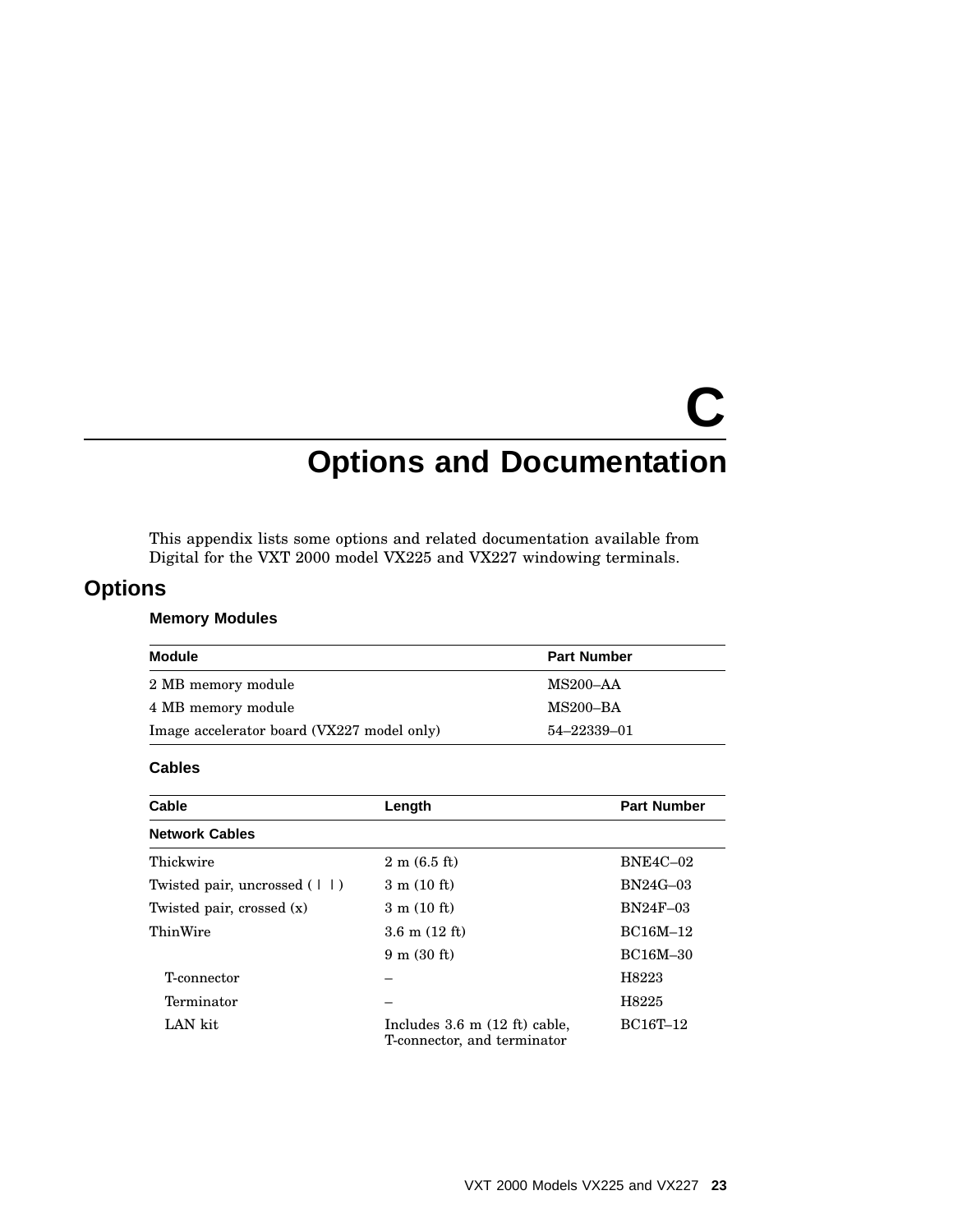### **Options and Documentation**

| Cable                                                                                       | Length | <b>Part Number</b> |
|---------------------------------------------------------------------------------------------|--------|--------------------|
| <b>AC Power Cables</b>                                                                      |        |                    |
| Australia, New Zealand                                                                      |        | $BN25R-2E$         |
| Austria, Belgium, Finland, France, Germany, Netherlands, Norway,<br>Portugal, Spain, Sweden |        | <b>BN25V-2E</b>    |
| Canada                                                                                      |        | $BN19R-1K$         |
| Denmark                                                                                     |        | $BN22H-2E$         |
| Ireland, United Kingdom                                                                     |        | $BN26C-2E$         |
| Italy                                                                                       |        | <b>BN247-2E</b>    |
| Switzerland                                                                                 |        | $BN22A-2E$         |

For parallel and serial port cables and adapters, contact your Digital sales representative.

## **Related Documentation**

This document is part of the terminal's user documentation kit.

| <b>Document</b>                                                                | <b>Part Number</b> |
|--------------------------------------------------------------------------------|--------------------|
| VXT 2000 Models VX225 and VX227 User Documentation Kit                         | EK-VXT15-DK        |
| VXT 2000 Windowing Terminal Models VX225 and<br>VX227 Installation Information | EK-VXT15-IN        |
| VXT 2000 Windowing Terminal Getting Started                                    | EK-VXT20-GS        |
| VXT 2000 Windowing Terminal User Information                                   | EK-VXT20-UG        |
| VXT 2000 Windowing Terminal Release Notes                                      | EK-VXT20-RN        |

You can also order the following related documents from Digital. Check with your Digital sales representative for availability in your country.

| <b>Software and Service Documentation</b>                      | <b>Part Number</b> |
|----------------------------------------------------------------|--------------------|
| VXT Software System Management Information                     | AA-PPSAB-TE        |
| VXT Software Version 1.2 Installation Information              | AA-PJHFC-TE        |
| VXT Software Release Notes                                     | AV-PKWSC-TE        |
| VXT 2000 Model VX225 Windowing Terminal Service<br>Information | EK-VXT15-SV        |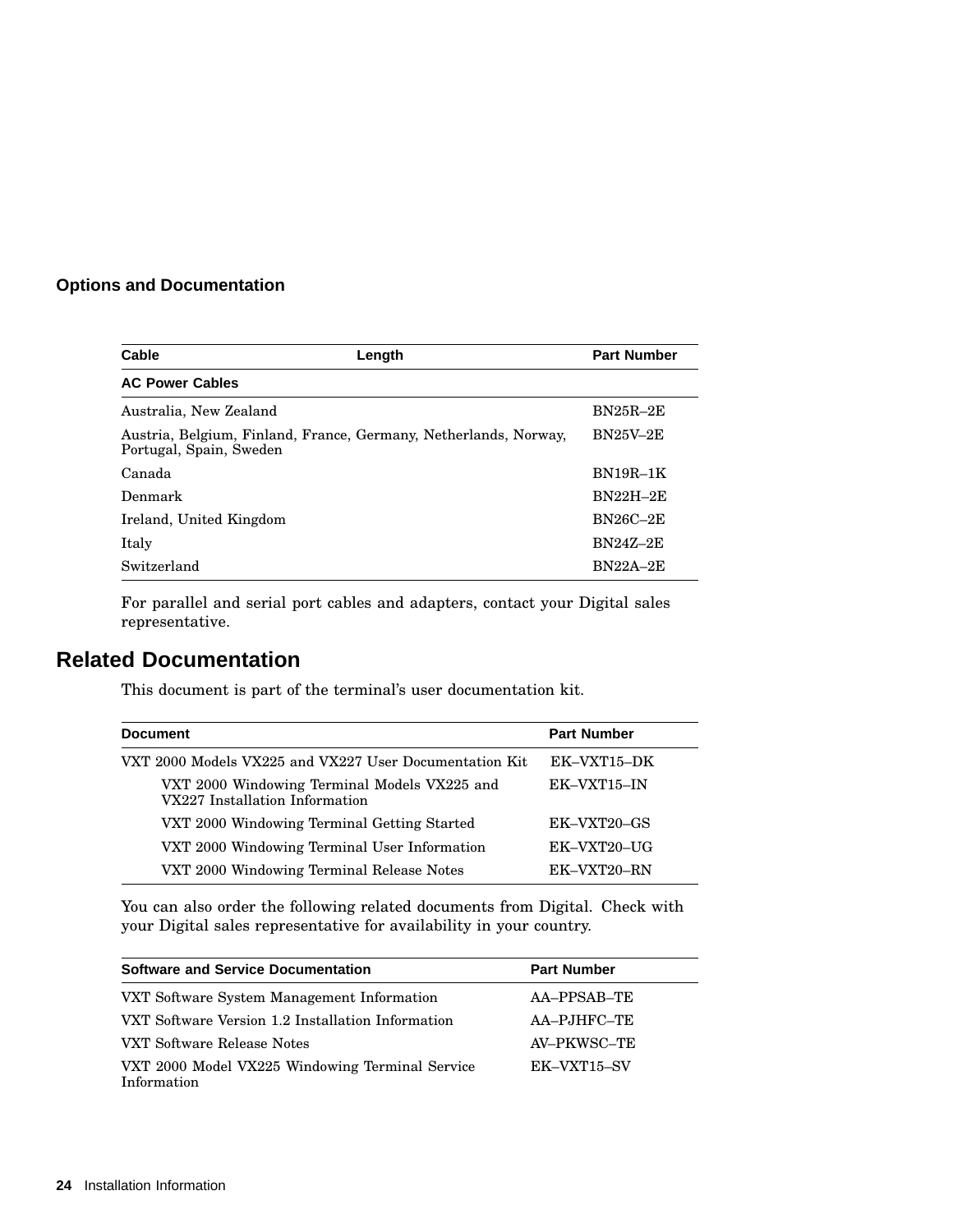#### **Options and Documentation**

| <b>Software and Service Documentation</b>                      | <b>Part Number</b> |
|----------------------------------------------------------------|--------------------|
| VXT 2000 Model VX227 Windowing Terminal Service<br>Information | EK-VXT17-SV        |

## **Ordering Information**

You can order options and documentation by mail, phone, or electronically.

#### **Need Help?**

If you need help deciding which documentation best meets your needs, please call 800–DIGITAL (800–344–4825) and press 2 for technical assistance.

#### **Electronic Orders**

To place an order through your account at the Electronic Store, dial 800– 234–1998, using a modem set to 2400 or 9600 baud. If you need help, call 800–DIGITAL (800–344–4825) and ask for an Electronic Store specialist.

| If You Are<br>From $\dots$ | $Call \ldots$                                                                  | Or Write $\ldots$                                                                                                                 |
|----------------------------|--------------------------------------------------------------------------------|-----------------------------------------------------------------------------------------------------------------------------------|
| U.S.A.                     | DECdirect<br>Phone: 800–DIGITAL<br>$(800 - 344 - 4825)$<br>FAX: (603) 884–5597 | Digital Equipment Corporation<br>P.O. Box CS2008<br>Nashua, New Hampshire 03061                                                   |
| Puerto Rico                | Phone: 809–754–7575<br>FAX: (613) 592-1946                                     | Digital Equipment Caribbean, Inc.<br>3 Digital Plaza, 1st Street<br>Suite 200<br>Metro Office Park<br>San Juan, Puerto Rico 00920 |
| Canada                     | Phone: 800–267–6215<br>FAX: (613) 592–61946                                    | Digital Equipment of Canada Ltd.<br>100 Herzberg Road<br>Kanata, Ontario, Canada K2K 2A6<br>Attn: DECdirect Sales                 |
| International              |                                                                                | Local Digital subsidiary or approved<br>distributor                                                                               |

#### **Telephone or Direct Mail Orders**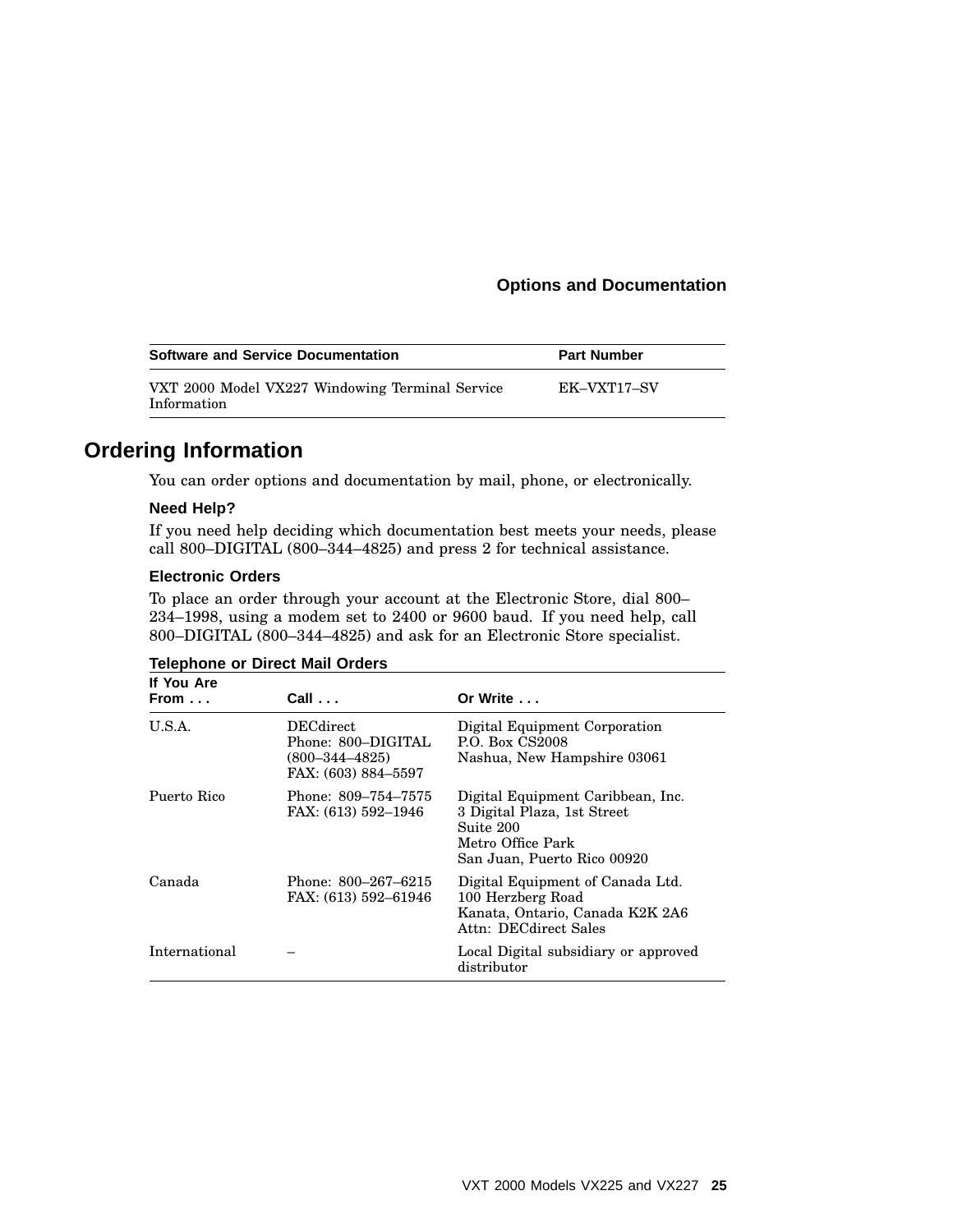## **Options and Documentation**

#### **Digital Personnel**

You can order documentation by electronic mail. Contact the following organizations for instructions:

| If You Need                            | $Call \ldots$                                          | Contact                                                                                                                      |
|----------------------------------------|--------------------------------------------------------|------------------------------------------------------------------------------------------------------------------------------|
| Software<br>documentation <sup>1</sup> | DTN: 241-3023                                          | <b>Software Supply Business</b><br>Digital Equipment Corporation<br>1 Digital Drive<br>Westminster, MA 01473                 |
| Hardware<br>documentation              | DTN: 234-4325<br>(508) 351–4325<br>FAX: (508) 351-4467 | Publishing & Circulation Services<br>NRO2-2/I5<br>444 Whitney Street<br>Digital Equipment Corporation<br>Northboro, MA 01532 |

<sup>1</sup>You must request an electronic Internal Software Order Form.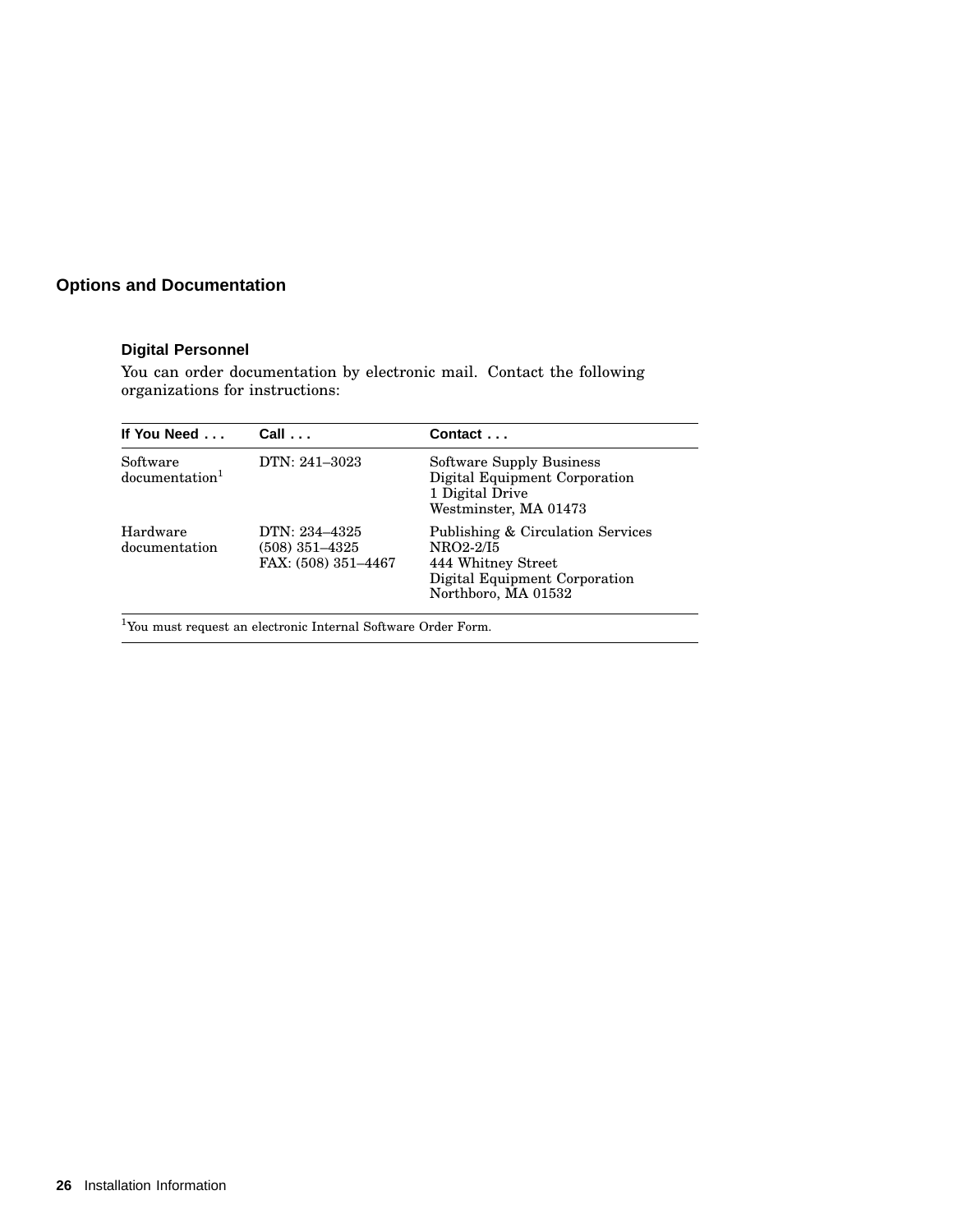# **D**

## **Finding a Comfortable Working Position**

#### **Eyesight**

- There is no evidence that eye damage can be caused by working at video terminals. Eye fatigue can be caused by a number of factors, such as glare, the image quality of the video display, uncomfortable furniture, and uncorrected eyesight.
- If your eyes cannot focus easily to read at different distances, you may need special glasses to focus at the distance between your working position and the screen.
- When working at the terminal, relax your eyes periodically by looking at distant objects.

#### **Physical Discomforts**

- Neck, shoulder, back, and arm discomfort may occur after working for prolonged periods at the terminal. These problems are related to posture and furniture rather than the terminal.
- Take periodic work breaks. Morning, lunch, and afternoon breaks meet most recommendations. Take advantage of work breaks to move around and do simple muscle-relaxing exercises.

#### **Seating Position**

- Use a seat that promotes proper posture, with adjustments for seat height and lower back support. Use a headrest, if needed.
- Place feet flat on the floor or footrest, with lower legs approximately vertical and thighs approximately horizontal. Place your weight on the buttocks, not thighs. Avoid compressing the area behind the knees, which could restrict blood flow.
- Keep your upper body erect and support your lower back with a backrest.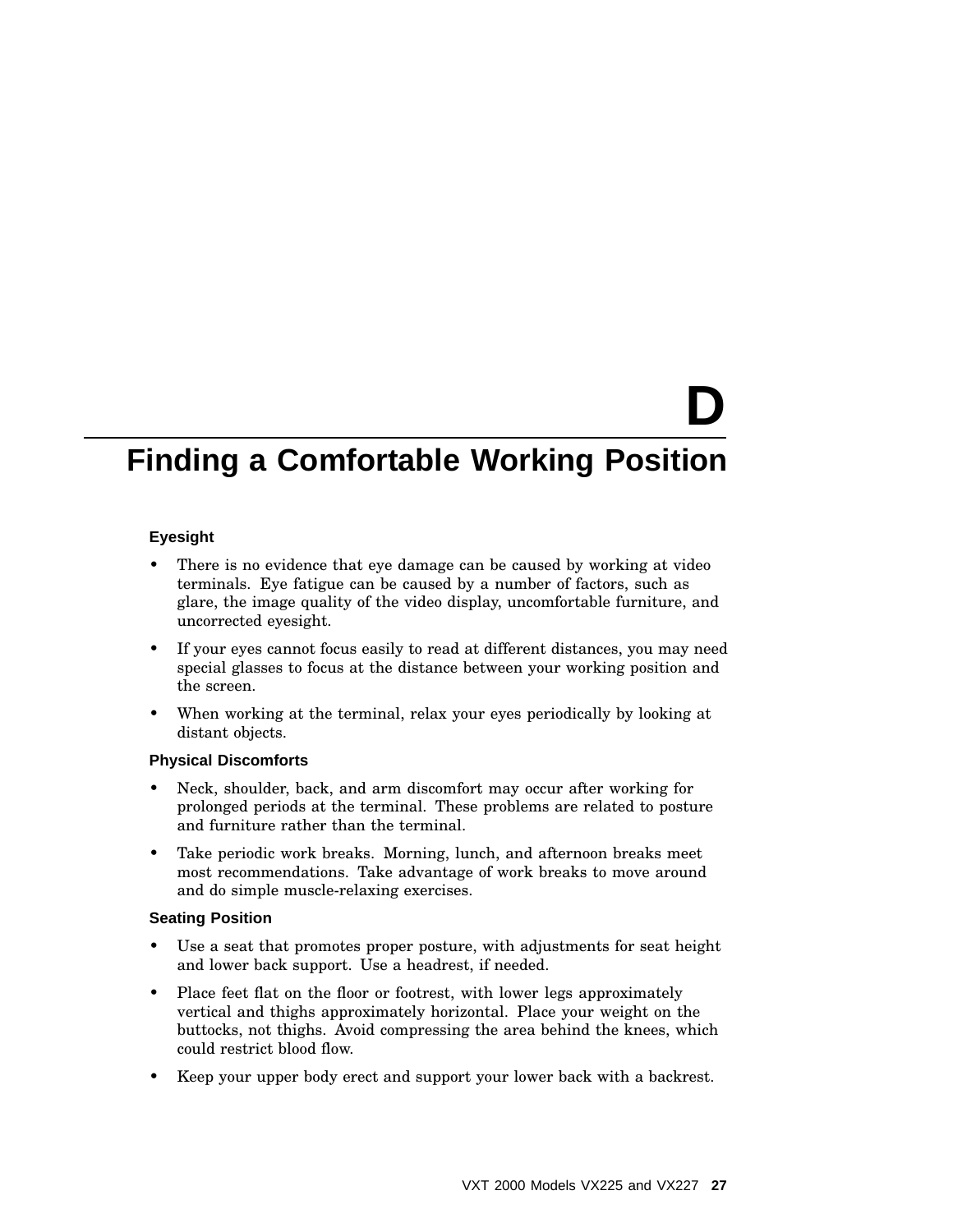#### **Finding a Comfortable Working Position**

- Your upper arms should hang comfortably from your shoulder joints and straight down at the sides. Place your forearms within a 70 to 90 degree angle, so your elbows support your arm weight. Do not flex or extend your wrists more than 15 degrees.
- Incline your head downward, but no more than 15 to 20 degrees.
- *If you use a mouse:* Rest your hand on the mouse so that your wrist does not drag along the work surface. Operate the mouse close to your body's centerline. Leaning over to operate a mouse can be tiring.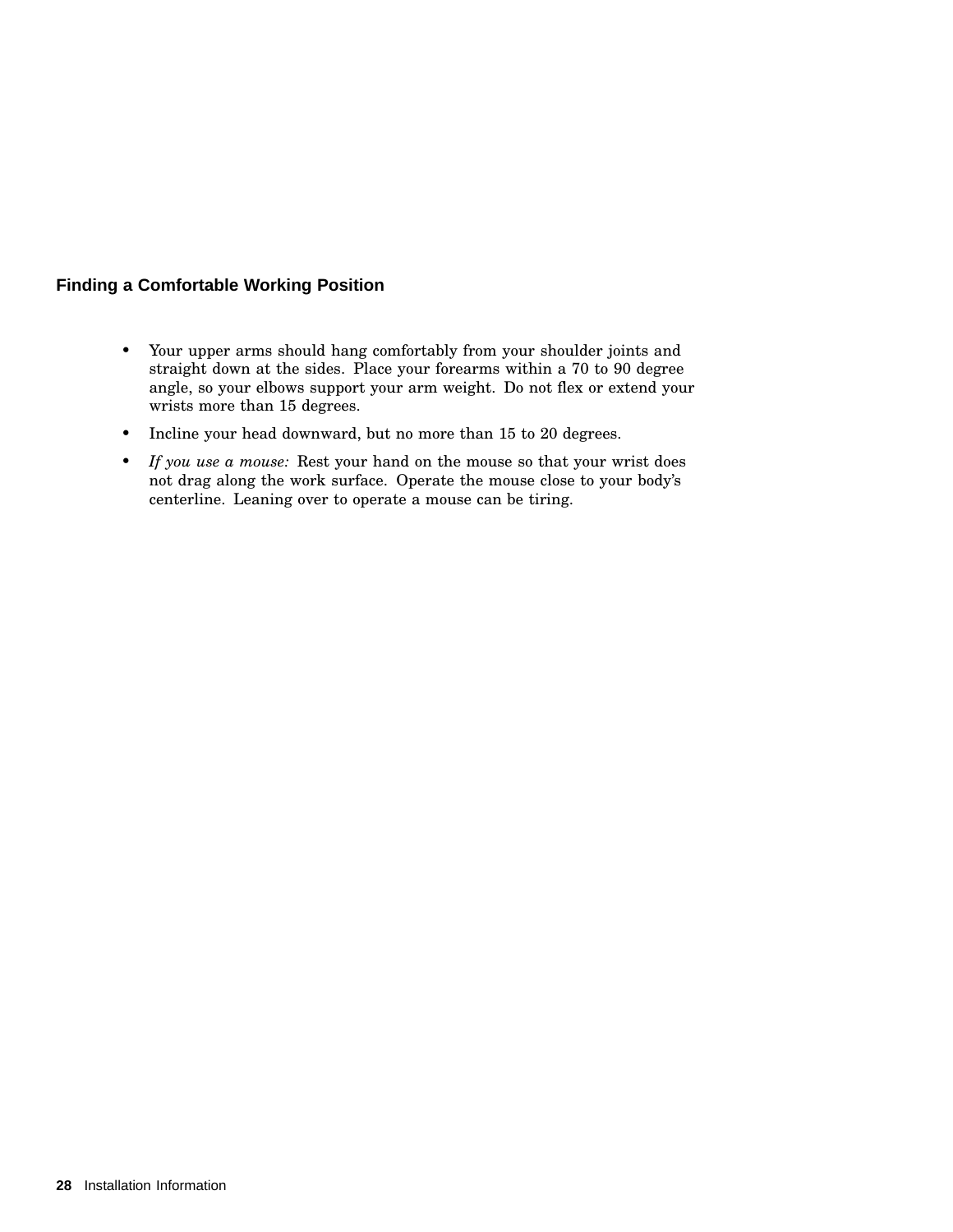# **E Specifications**

This appendix lists general, environmental, and electrical specifications for the terminal.

#### **Dimensions**

|                           | Weight             | Height              | Width                | Depth               |
|---------------------------|--------------------|---------------------|----------------------|---------------------|
| VX225 terminal            | $15 \text{ kg}$    | $400$ mm            | $400$ mm             | $400$ mm            |
|                           | (33 lb)            | $(16$ in)           | $(16$ in)            | $(16$ in)           |
| VX227 terminal            | $18 \text{ kg}$    | $419$ mm            | $406$ mm             | 394 mm              |
|                           | $(40 \text{ lb})$  | $(17$ in)           | $(16$ in)            | $(16 \text{ in})$   |
| LK401/LK402 ANSI keyboard | $1.4 \text{ kg}$   | $45 \text{ mm}$     | $478$ mm             | 191 mm              |
|                           | $(3.1 \text{ lb})$ | $(1.75 \text{ in})$ | $(18.8 \text{ in})$  | $(7.5 \text{ in})$  |
| LK421 Short ANSI keyboard | $1.0 \text{ kg}$   | $51 \text{ mm}$     | $335 \text{ mm}$     | $165$ mm            |
| (UNIX style)              | $(2.2$ lb)         | $(2.0 \text{ in})$  | $(13.5 \text{ in})$  | $(6.5$ in)          |
| LK443/LK444 PC keyboard   | $1.4 \text{ kg}$   | $50 \text{ mm}$     | $450$ mm             | $180 \text{ mm}$    |
|                           | $(3.1 \text{ lb})$ | $(2.0 \text{ in})$  | $(18.25 \text{ in})$ | $(7.25 \text{ in})$ |
| Mouse                     | 97 g               | $32.5 \text{ mm}$   | $60.9$ mm            | 99.1 mm             |
|                           | $(3.4 \text{ oz})$ | $(1.28 \text{ in})$ | $(2.4 \text{ in})$   | $(3.4 \text{ in})$  |
| <b>Environment</b>        |                    |                     |                      |                     |

|                   | Operating                         | <b>Storage</b>                     |
|-------------------|-----------------------------------|------------------------------------|
| Temperature       | $10^{\circ}$ to $40^{\circ}$ C    | $-40^{\circ}$ to 66° C             |
|                   | $(50^{\circ}$ to $104^{\circ}$ F) | $(-40^{\circ}$ to $151^{\circ}$ F) |
| Relative humidity | 10\% to 90\%                      | $0\%$ to $95\%$                    |
| Maximum wet bulb  | $28^{\circ}$ C (82 $^{\circ}$ F)  |                                    |
| Minimum dew point | $2^{\circ}$ C (36 $^{\circ}$ F)   |                                    |
| Maximum altitude  | $4.9 \text{ km}$ (16,000 ft)      | $9.1 \text{ km}$ (30,000 ft)       |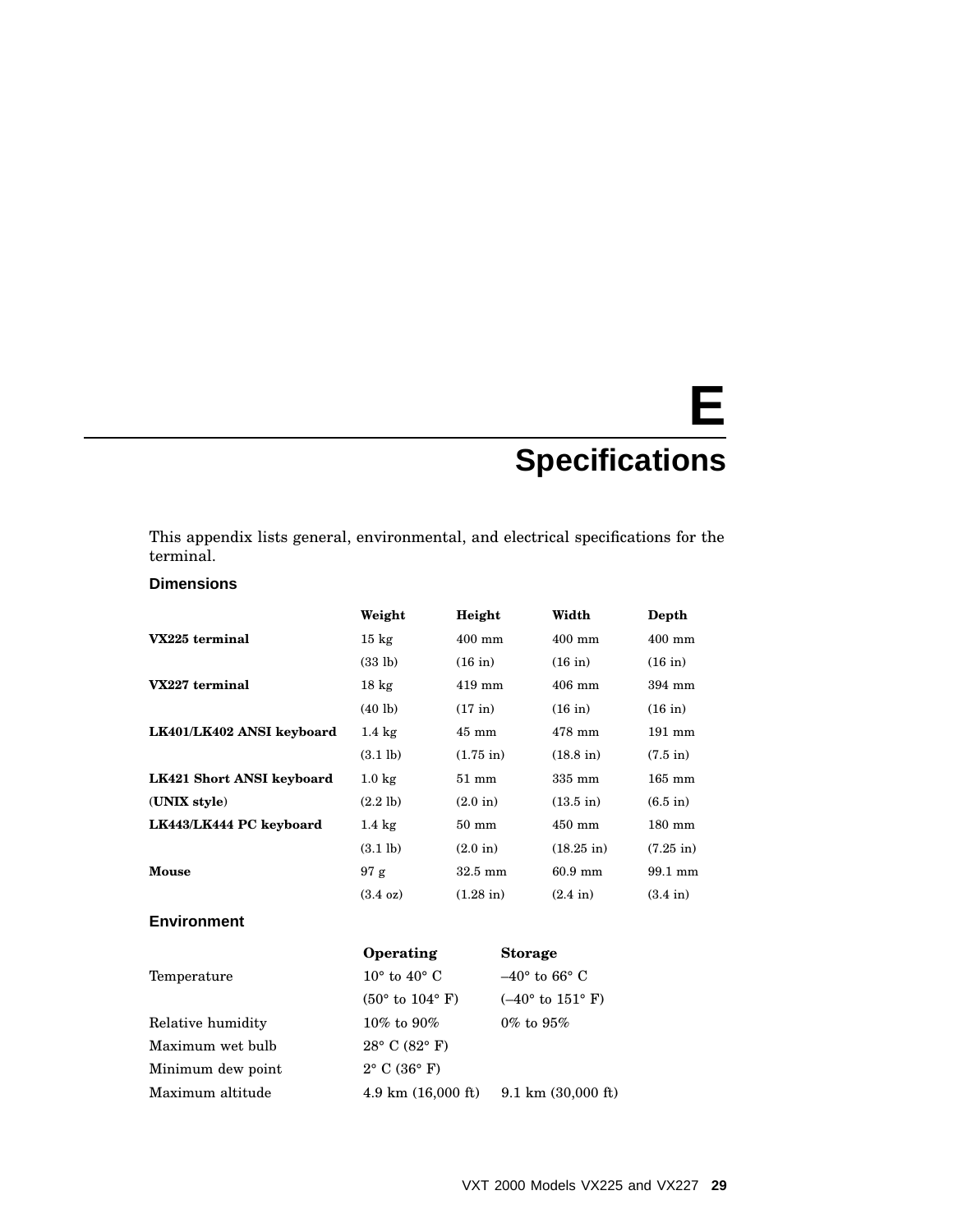## **Specifications**

#### **Electrical**

| 100 V to 120 V ac nominal         |
|-----------------------------------|
| single-phase, 3-wire              |
| 200 V to 240 V ac nominal         |
| single phase, 3-wire              |
| $50$ Hz to 60 Hz                  |
| 130 W maximum                     |
| 170 W maximum                     |
| Detachable, 3-conductor, grounded |
| EIA specified, CEE22-6A           |
|                                   |

### **Monitor (Screen Size and Resolution)**

| <b>VX225 CRT</b> |            | $380 \text{ mm} (15 \text{ in})$              |
|------------------|------------|-----------------------------------------------|
|                  | Resolution | 100 dots/in (1024 pixels $\times$ 768 lines)  |
| VX227 CRT        |            | $425 \text{ mm} (17 \text{ in})$              |
|                  | Resolution | 110 dots/in (1080 pixels $\times$ 1024 lines) |

### **LK401 or LK402 ANSI Keyboard**

| <b>Item</b>      | <b>Description</b>     |                                                        |
|------------------|------------------------|--------------------------------------------------------|
| Number of keys   |                        | 108 sculptured keys with matte finish                  |
| Models           |                        | Available in many language dialects, including English |
| Cord             | modular connector      | 1.8 m (6 ft) coiled cord with a 4-pin telephone-type   |
| Indicator lights | 2 keyboard indicators: |                                                        |
|                  |                        | Hold                                                   |
|                  |                        | Lock                                                   |

| <b>Keys</b>    | <b>Approximate Size</b>                           |  |
|----------------|---------------------------------------------------|--|
| Home row       | $30 \text{ mm}$ $(1.18 \text{ in})$ above desktop |  |
| Key size (top) | $13 \text{ mm}$ $(0.50 \text{ in})$ square        |  |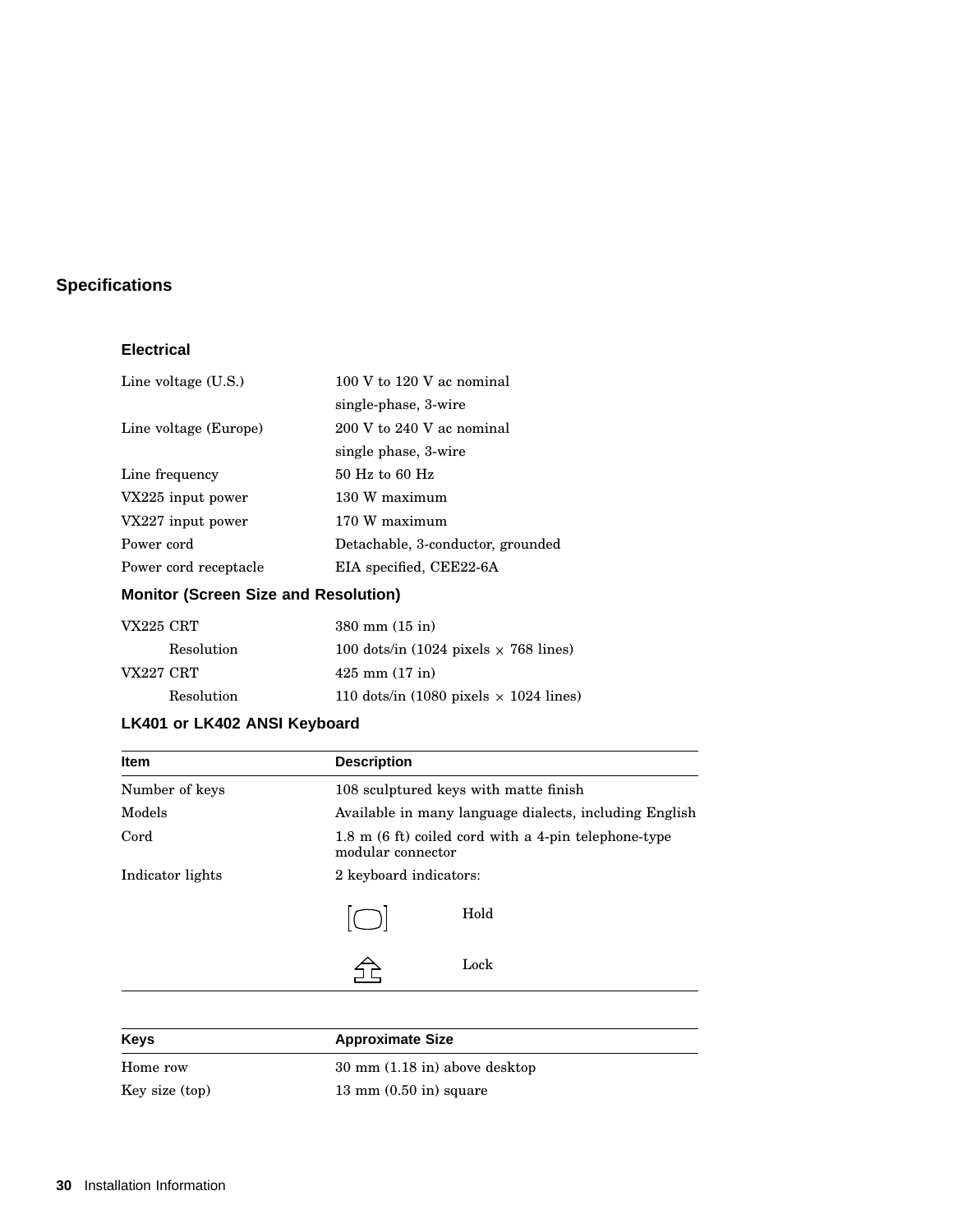## **Specifications**

| <b>Keys</b>                                   | <b>Approximate Size</b>                                                                                                            |
|-----------------------------------------------|------------------------------------------------------------------------------------------------------------------------------------|
| Key spacing                                   | $19 \text{ mm } (0.75 \text{ in})$ center to center<br>(for single-width keys)                                                     |
| Numeric keypad                                | 18 keys                                                                                                                            |
| <b>Function</b> keys                          | 5 predefined keys, 15 user-definable keys                                                                                          |
| <b>Audible Indicators</b>                     | If enabled                                                                                                                         |
| Keyclick                                      | Sounds after each keystroke.                                                                                                       |
| Margin bell                                   | Rings once when cursor approaches right margin                                                                                     |
| Warning bell                                  | Rings for compose errors and system messages.                                                                                      |
| <b>LK421 Short ANSI Keyboard (UNIX Style)</b> |                                                                                                                                    |
| ltem                                          | <b>Description</b>                                                                                                                 |
| General                                       | 74 sculptured keys with matte finish                                                                                               |
|                                               | Available in North American/UK version only                                                                                        |
| Cord                                          | 1.8 m (6 ft) coiled cord with a 4-pin telephone-type<br>modular connector                                                          |
|                                               |                                                                                                                                    |
| <b>Keys</b>                                   | <b>Approximate Size or Number</b>                                                                                                  |
| Home row                                      | $30 \text{ mm}$ $(1.18 \text{ in})$ above desktop                                                                                  |
| Key size (top)                                | $13 \text{ mm}$ $(0.50 \text{ in})$ square                                                                                         |
| Key spacing                                   | 19 mm (0.75 in) center to center (for single-width keys)                                                                           |
| <b>Function</b> keys                          | 5 predefined keys, 15 user-definable keys (including 10<br>Extend key sequences, to emulate the full set of ANSI<br>keyboard keys) |
|                                               |                                                                                                                                    |
| <b>Audible Indicators</b>                     | If enabled                                                                                                                         |
|                                               |                                                                                                                                    |

| <b>Audible Indicators</b> | If enabled $\ldots$                             |
|---------------------------|-------------------------------------------------|
| Kevclick                  | Sounds after each keystroke.                    |
| Margin bell               | Rings once when cursor approaches right margin. |
| Warning bell              | Rings for compose errors and system messages.   |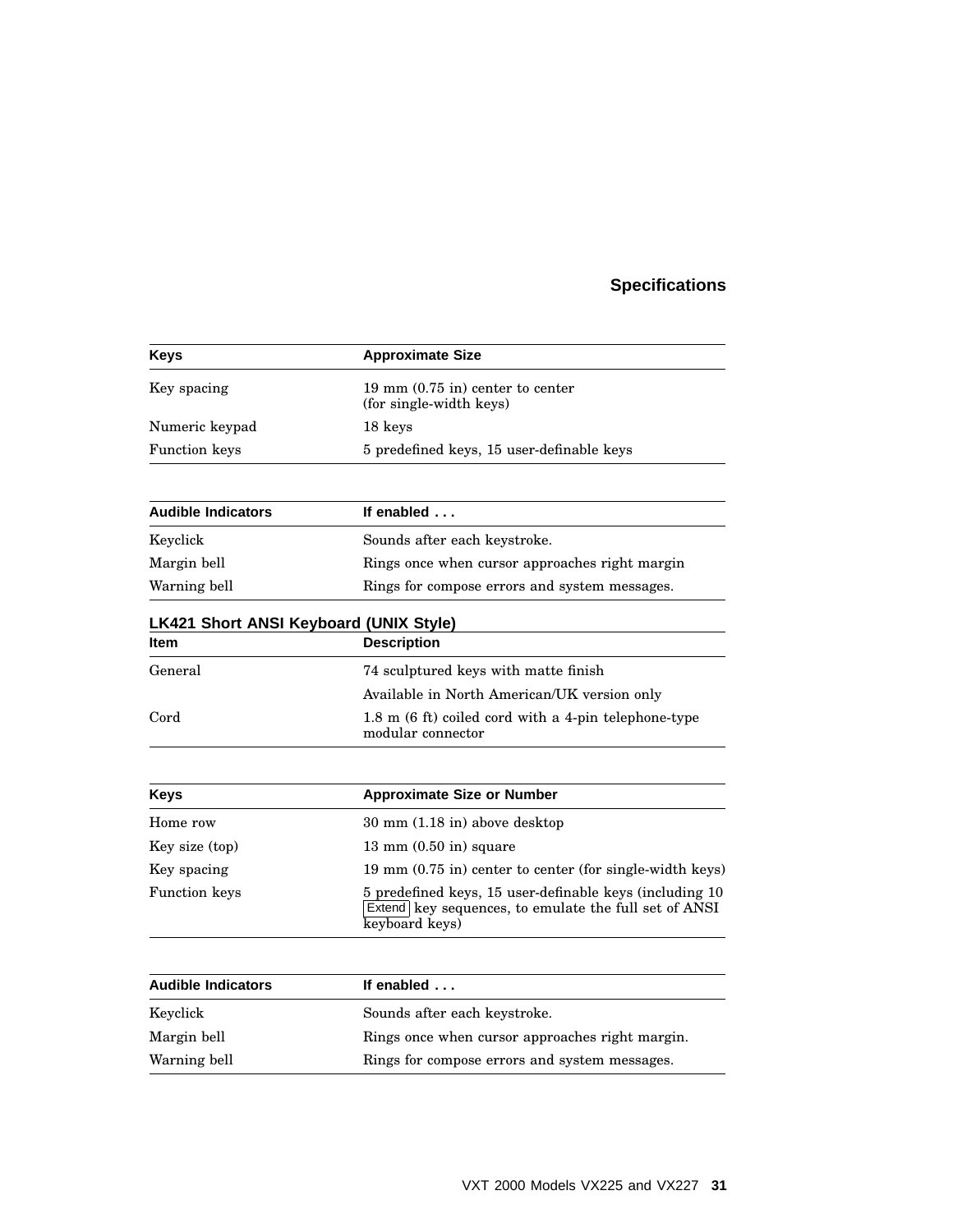## **Specifications**

| <b>Item</b>      | <b>Description</b>                                                        |  |
|------------------|---------------------------------------------------------------------------|--|
| Number of keys   | 101 or 102 sculptured keys with matte finish                              |  |
| Models           | Available in many language dialects, including English                    |  |
| Cord             | 1.8 m (6 ft) coiled cord with a 4-pin telephone-type<br>modular connector |  |
| Indicator lights | 3 keyboard indicators:                                                    |  |
|                  | Scroll<br>Num<br>Caps<br>Lock<br>Lock<br>Lock                             |  |

## **LK443 or LK444 PC Keyboard**

| <b>Keys</b>          | <b>Approximate Size</b>                                    |
|----------------------|------------------------------------------------------------|
| Home row             | $30 \text{ mm}$ $(1.18 \text{ in})$ above desktop          |
| Key size (top)       | $13 \text{ mm}$ $(0.50 \text{ in})$ square                 |
| Key spacing          | 19 mm $(0.75$ in) center to center (for single-width keys) |
| Numeric keypad       | 17 keys                                                    |
| <b>Function keys</b> | 3 predefined key, 16 user-definable keys                   |

| <b>Audible Indicators</b> |                                                                                                                                               |
|---------------------------|-----------------------------------------------------------------------------------------------------------------------------------------------|
| Keyclick                  | Sounds after each keystroke.                                                                                                                  |
| Margin bell               | Rings once when cursor approaches right margin.                                                                                               |
| Warning bell              | Rings twice for errors in set-up.                                                                                                             |
| <b>Mouse</b>              |                                                                                                                                               |
| <b>Item</b>               | <b>Description</b>                                                                                                                            |
| Switches                  | Three tactile-feel type switches with an actuating force<br>of 85 grams (3 ounces) $\pm 25\%$                                                 |
| Surface                   | Nonglare textured finish                                                                                                                      |
| Cable                     | 1.5 m $(5 \text{ ft})$ round, 0.375 cm $(0.15 \text{ in})$ diameter<br>6-conductor, number 26 stranded, shielded, high-<br>flexibility design |
| Connector                 | 7-pin micro-DIN type (male)                                                                                                                   |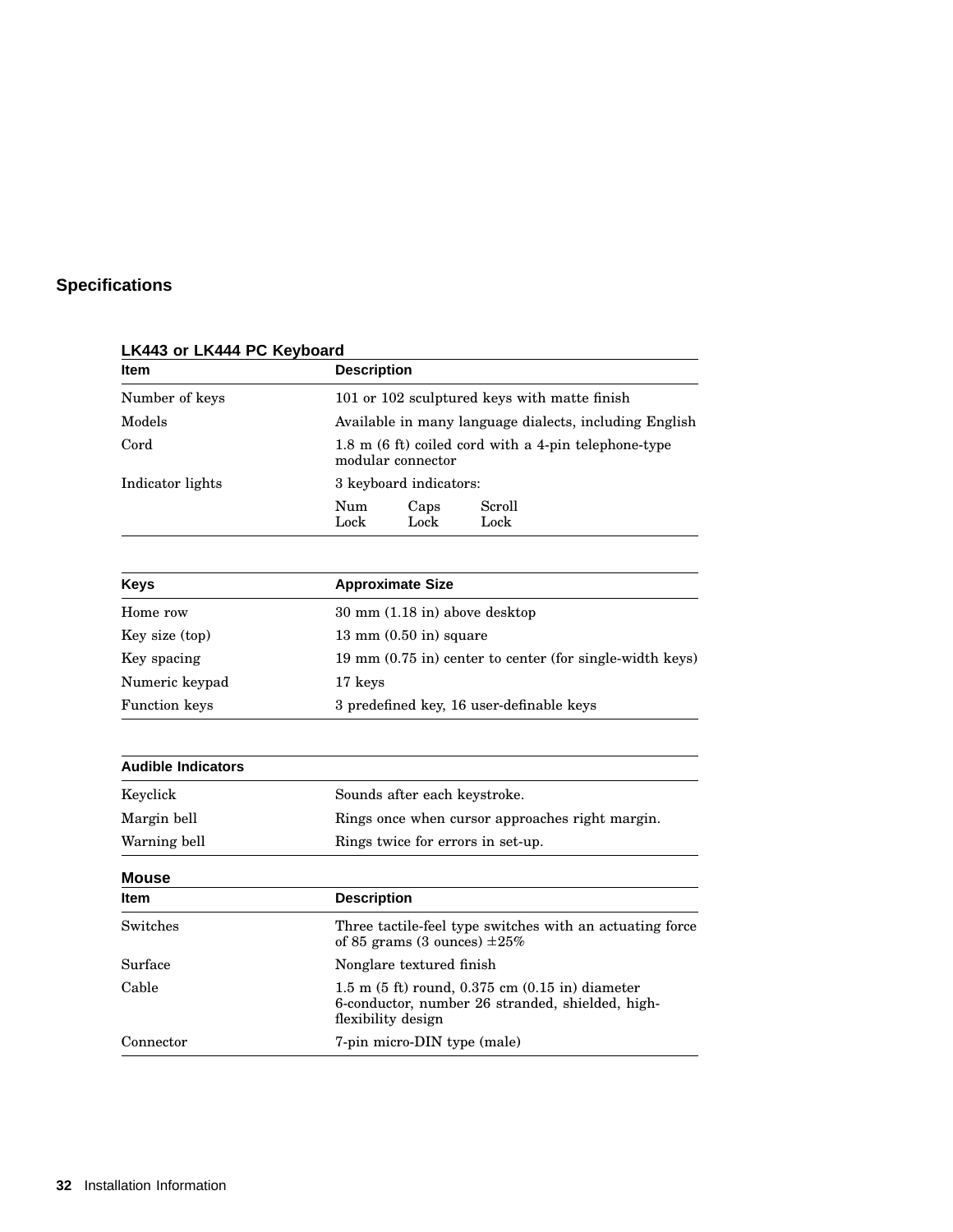## **Index**

## **A**

Adjustments, 12 brightness, 12 centering VX225, 14 VX227, 15 contrast, 12 rotation VX225, 14 VX227, 15 tilt-swivel, 13 AutoStart feature, 9

## **B**

Brightness control, 11, 12

## **C**

Cables connections, 7 part numbers, 23 Centering control VX225, 14 VX227, 15 Contrast control, 11, 12 Controls, 11 location, 11 Cover, removing, 20

## **D**

Documentation, 24 ordering, 25

## **E**

Electrical specifications, 30 Environmental specifications, 29 Error codes, 17 Ethernet address displayed by self-test, 8 Ethernet cables, 6

## **H**

Horizontal centering control VX225, 11 VX227, 15

## **I**

Image accelerator board, 6 memory requirements, 1 Installation memory, 19 to 22 selecting a location, 2 the terminal, 4 to 9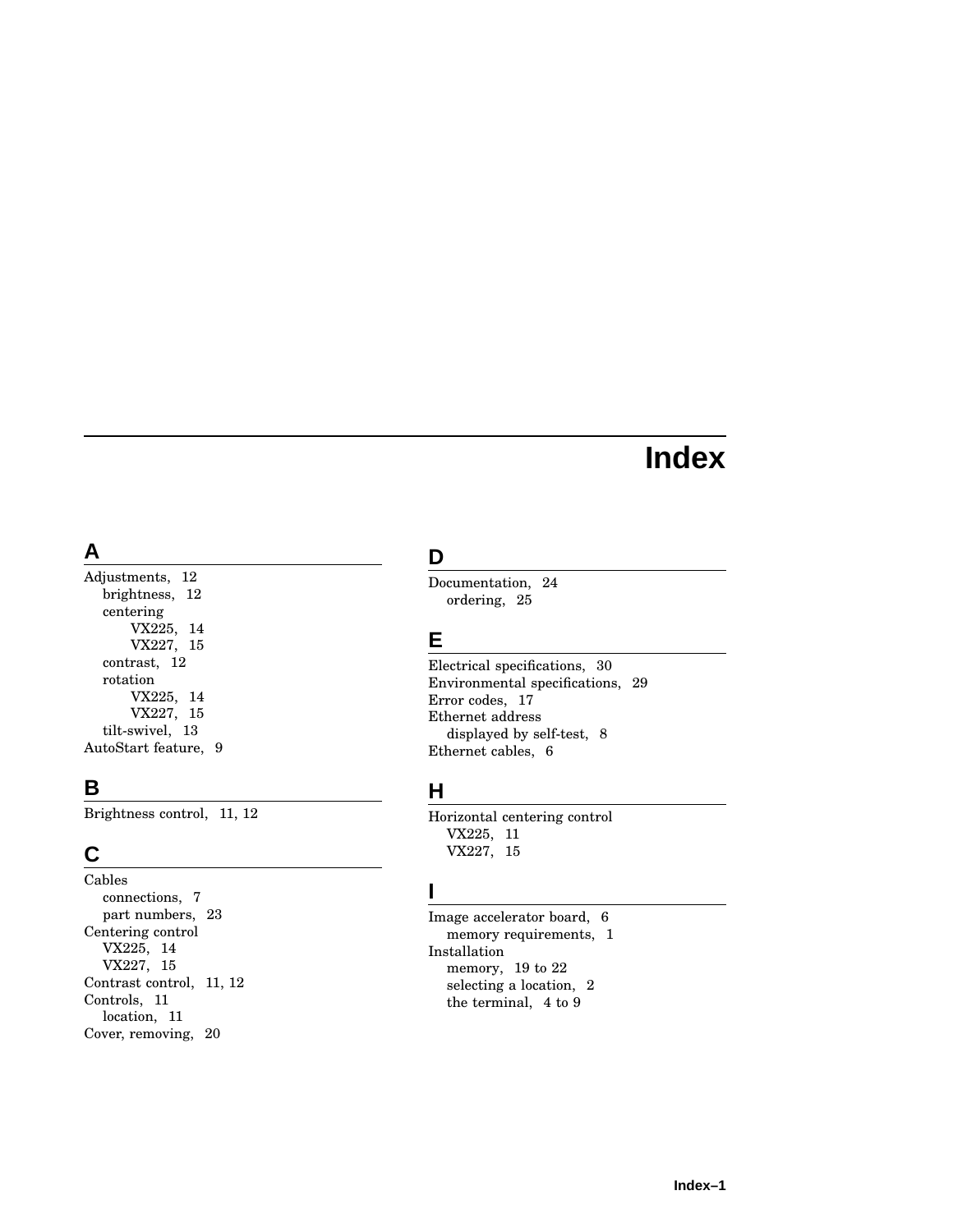## **K**

Keyboard specifications, 29 , 30 , 31 , 32 Keyboard connector, 7

## **L**

Lighting, 2

## **M**

Memory installing, 19 to 22 removing, 22 requirements, 1 verifying the installation of, 8 Monitors controls, 10 specifications, 30 Mouse specifications, 29 , 32 Mouse connector, 7

## **N**

Network cables, 6 Network connectors, 7

## **O**

On/off switch, 1 1 Operation overview, 10 Options ordering, 25 part numbers, 23 to 24

## **P**

Parts optional parts checklist, 6 standard parts checklist, 5 Power indicator light, 1 1

Power switch, 7, 11 Problems, 16

#### **R**

Rear cover removing, 20 Rotatio n control, 1 1 VX225, 14 VX227, 15

## **S**

Seating position, 27 Self-test display, 8 checking for an error message, 17 Serial communications cable, 6 connector, 7 Site preparation, 1 to 3 , 29 Solving problems, 16 Specifications, 29 to 32

## **T**

Temperature, 3 **Terminal** connectors, 7 optional parts checklist, 6 standard parts checklist, 5 Terminal cover removing, 20 Terminal Manager window, 9 Thickwire Ethernet cable, 6 connector, 7 ThinWire Ethernet cable, 6 connector, 7 Tilt-swivel stand, 13 Troubleshooting, 16 Twisted-pair Ethernet cable, 6 connector, 7